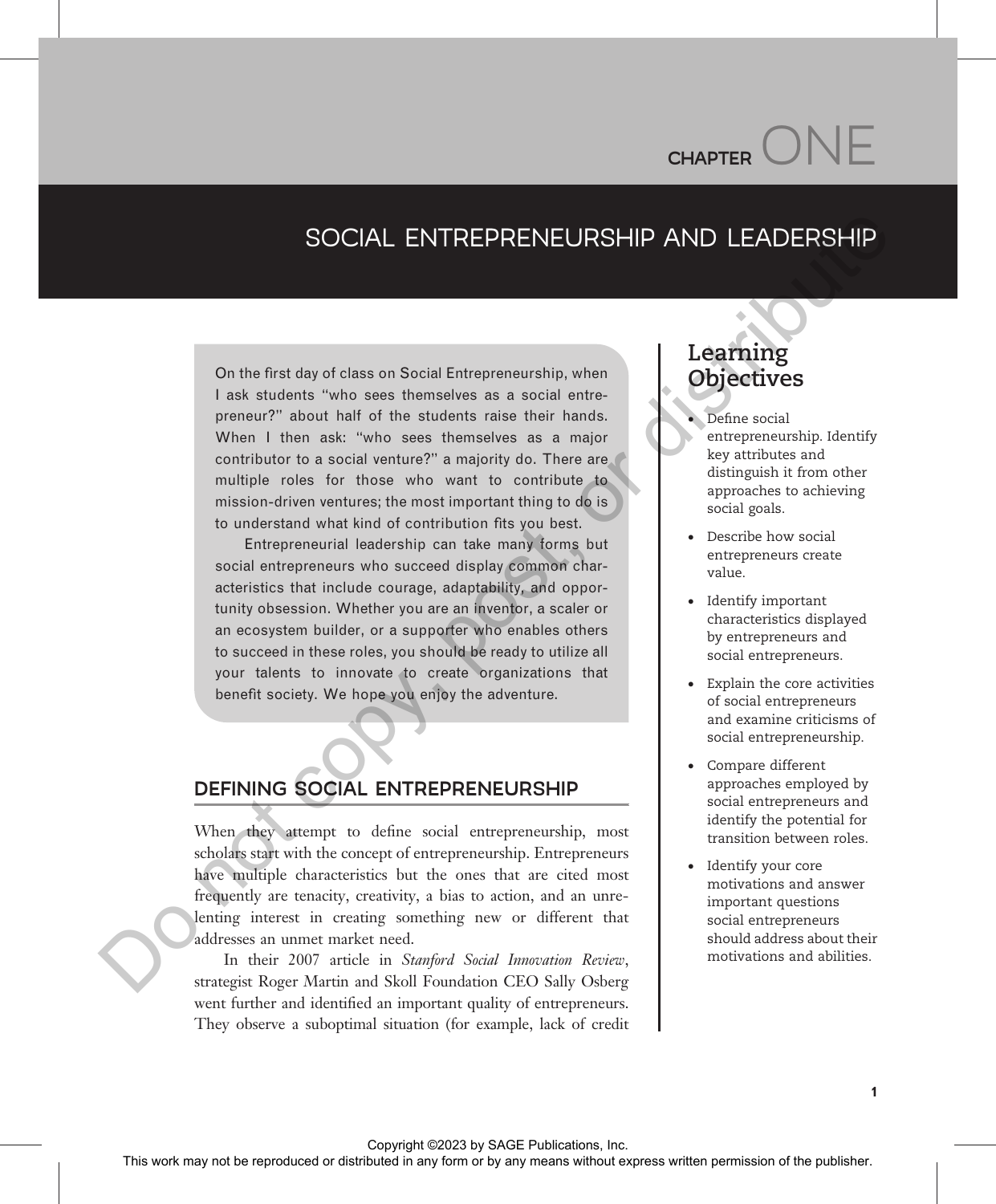access for the poor) and create a venture that leads to a permanent shift to "a new stable equilibrium, one that provides a meaningfully higher level of satisfaction for the participants in the system."[1](#page-27-0)

Longtime Harvard Business School Professor Howard Stevenson defined entrepreneurship a little bit differently, calling it "the pursuit of opportunity without regard to resources controlled."<sup>2</sup> By this, Stevenson meant that entrepreneurs look outside their immediate context to assemble resources in original and different ways to create new value.

What about the "social" in social entrepreneurship? In short, it means that the organizations social entrepreneurs found prioritize social benefits before profit. Social ventures can be profitable, but the primary goal of the social entrepreneur is to use those funds to further social good.

Professor Gregory Dees, one of the earliest and most influential thinkers in the field, expanded on Howard Stevenson's ideas by defining social entrepreneurs as individuals who play the role of change agents in the social sector, by:

- Adopting a mission to create and sustain social value (not just private value)
- Recognizing and relentlessly pursuing new opportunities to serve that mission
- · Engaging in a process of continuous innovation, adaptation, and learning
- Acting boldly without being limited by resources currently in hand, and
- Exhibiting heightened accountability to the constituencies served and for the outcomes created.<sup>3</sup>

Let's add to this definition with three additional themes:

- Focused on society's most pressing social problems
- Committed to offering new ideas for wide-scale change
- Interested in applying practical, innovative, and sustainable approaches

In their 2008 article, Martin and Osberg distinguished between entrepreneurship and social entrepreneurship based on the way that value is distributed. "For the entrepreneurs, the value proposition anticipates and is organized to serve markets that can comfortably afford the new product or service and is thus designed to create financial profit."<sup>4</sup> In contrast, the social entrepreneur "neither anticipates nor organizes to create substantial financial profit for his or her investors—philanthropic and government organization for the most part—or for himself or herself. Instead, the social entrepreneur aims for value in the form of large scale, transformational benefit that accrues either to a significant segment of society or to society at large."[5](#page-28-0) Let the relation of the representation of the relation of the relation of the relation of the relation or the relation of the relation of the relation of the relation of the relation of the relation of the relation of the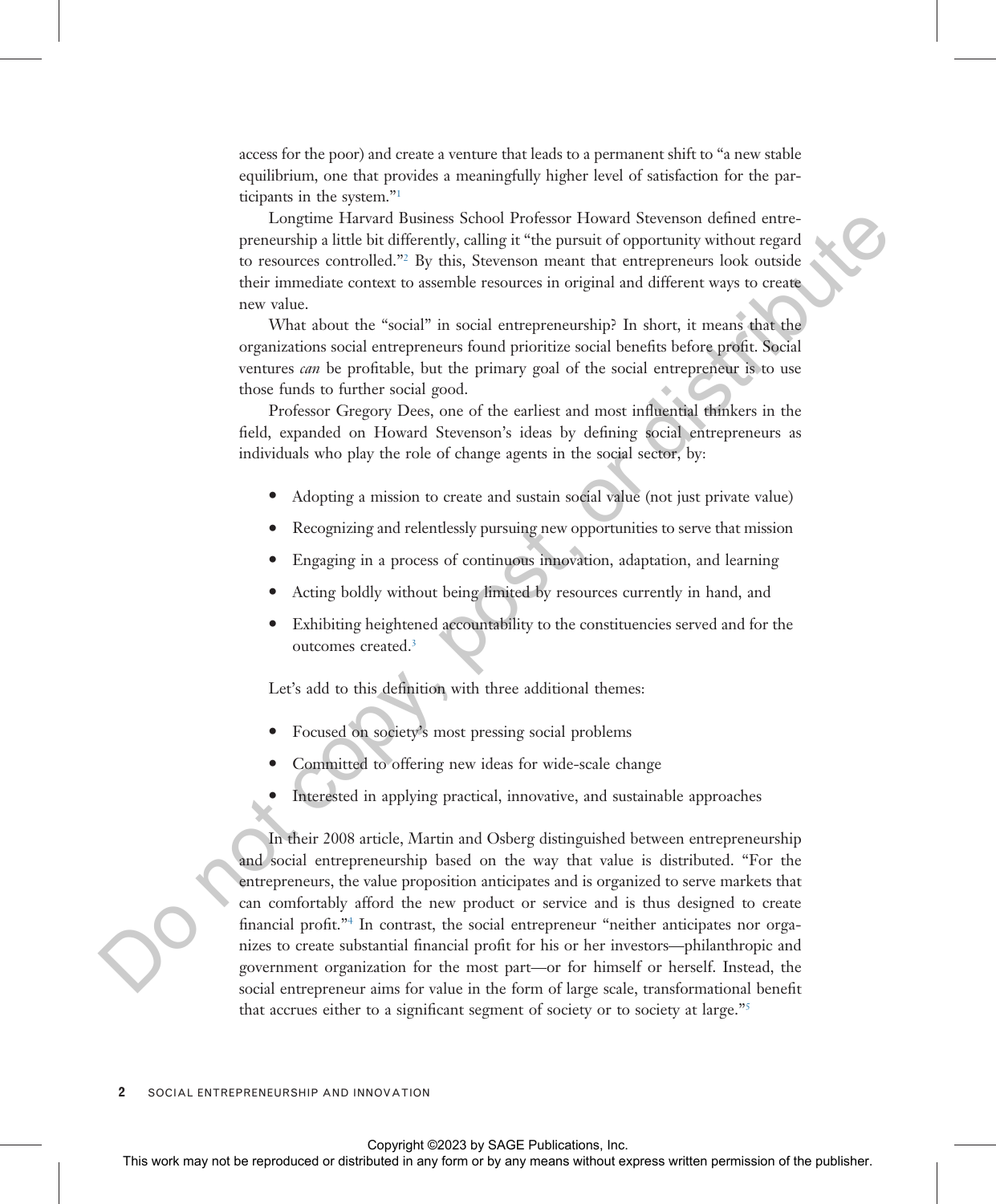This is also what Dees meant by mission-related impact rather than wealth creation being the central criterion for social entrepreneurs, writing that for them, "the social mission is explicit and central" and that "wealth is just a means to an end for social entrepreneurs."<sup>6</sup>

Martin and Osberg further define social entrepreneurship by distinguishing between it and two other activities. One is social service provision, which has social benefits but is focused on immediate benefits not broad change. A second is social activism, which is intended to create change by influencing others to act, but not necessarily to create value through entrepreneurship. oxid Marin and Oslowice Or distributed Or is a social service procession, which has work in an order any form or by an induced in any form or by any means with a simulate the publisher. Also the publisher or but any form

Social entrepreneurship is also distinct from stakeholder capitalism and environmental, social, and governance (ESG) investing, although both have received attention in the past decade as customers and investors have increasingly demanded that companies they interact with act with transparency and consider social impact.

- Stakeholder capitalism is a corporate orientation to serve the interests of multiple stakeholders, including shareholders, employees, suppliers, and the communities in which they operate. Rather than maximizing shareholder value, the intent is to enhance long-term value for a variety of stakeholders.
- Environmental, social, and governance (ESG) describes a set of criteria used by investors that evaluate the positive social impact of an organization's activities. These could include the organization's pay structure, environmental impact, protection of shareholder rights, or provision of other social benefits.

While stakeholder holder capitalism and ESG have raised awareness of the responsibility of private organizations to consider objectives beyond profitability, they are distinct from social ventures in that they do not make social impact their central goal.

A related concept is the triple bottom line, which is the idea that companies should also measure environmental and social benefits in addition to profit. Efforts to balance the three elements—profit, planet, and people—exist at triple bottom line companies as diverse as Ben & Jerrys (now owned by Unilever) and the LEGO Group.

### THE PROMISE OF SOCIAL ENTREPRENEURSHIP

It started with a little amount of money. So little that you can laugh at it looking back. A total loan of \$27 for 42 people—not even a dollar a person.<sup>7</sup>

–Muhammad Yunus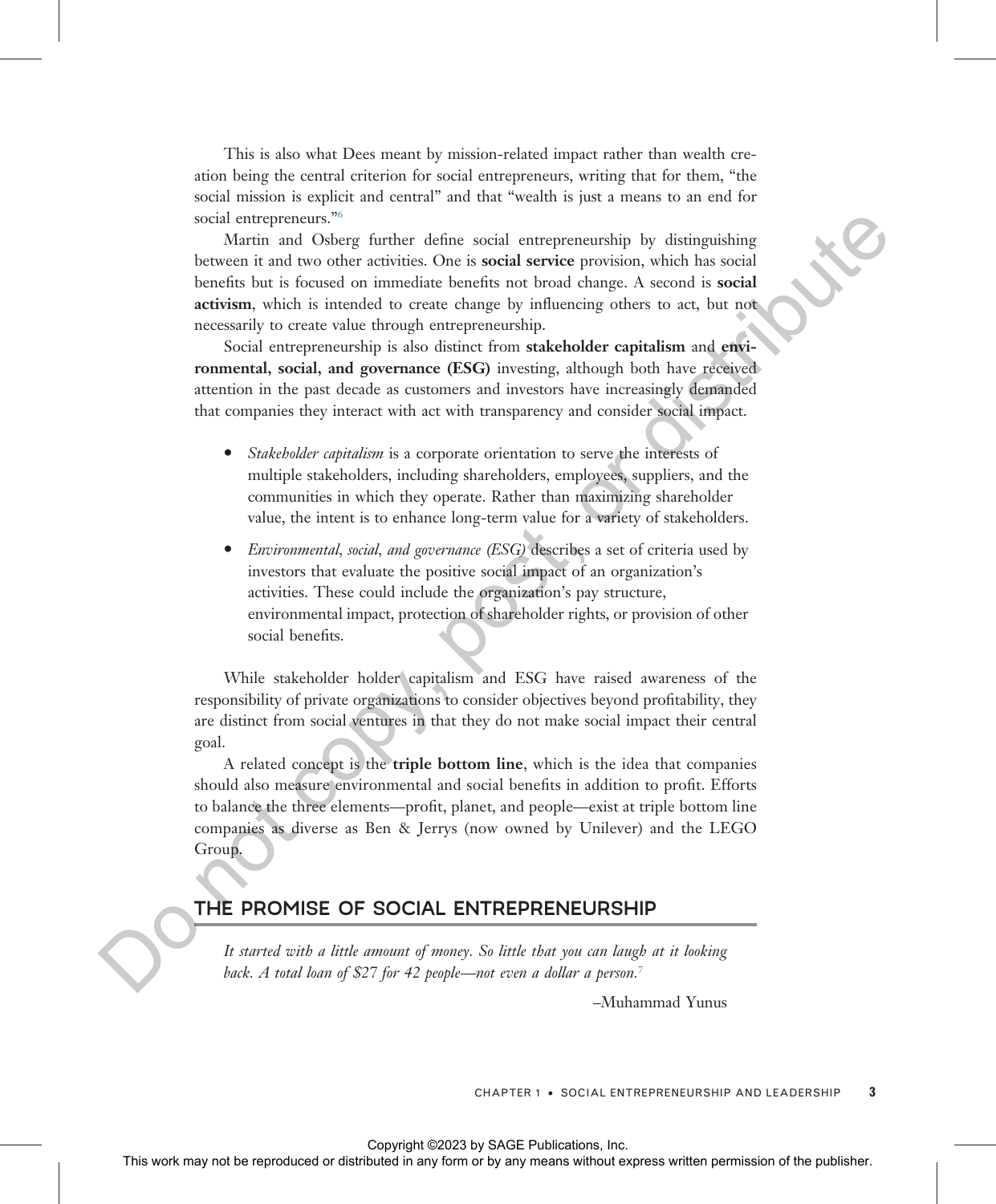This was the simple beginning of Grameen Bank, an organization that has changed the world under the leadership of economist Muhammad Yunus, Grameen's former CEO and the 2006 winner of the Nobel Peace Prize.

Yunus created Grameen Bank after he observed that people living in rural villages in Bangladesh were unable to lift themselves out of poverty because they lacked access to banking and credit, despite having all the drive and potential of their higher income counterparts. After his \$27 experiment, he tried to expand by offering himself to banks as a guarantor; they were not willing to lend to the poor, so he funded loans personally. Based on this experience, he turned lending upside down, challenging the conventional wisdom (loan to men, concentrate on urban areas, require collateral) and did exactly the opposite. This new way of thinking evolved into Grameen Bank, which today works in every village in Bangladesh and has 8.5 million borrowers, 97% of whom are women. And unlike most other lending institutions, borrowers own the bank.<sup>8</sup> The may occasion of the reproduced or distributed in any form or by any means with the results of the results of the results and the results of the results of the results of the results of the results of the results of th

Yunus was not the first to see promise in the concept of microfinance. The creation of community-based and informal financial institutions had existed for hundreds of years prior to Grameen Bank's launch in 1983. In Ireland "loan funds emerged in the 1720s using peer monitoring to enforce the repayment in weekly installments of initially interest-free loans from donated resources."<sup>9</sup> In Germany, the first thrift society was established in 1778, and by the mid-1800s, spurred by a midcentury famine, credit cooperatives were formed in both urban and rural areas.10 But we credit Yunus with adapting the model in Bangledesh, growing Grameen to create a much more ambitious organization.

In addition to providing loans, Grameen has worked to foster a culture of selfsufficiency. For example, Yunus described how after observing limited sanitation in Bangladesh villages, "We made a rule that if you want to join Grameen Bank you need to dig a hole (for a privy) and use it. After that, we started to give loans for decent sanitary facilities. This influenced the women in well-off families—who asked "why the beggar woman has a latrine and we don't."<sup>11</sup> Social pressure created a new standard in these communities, enabling rural villages to dramatically increase access to sanitation.

Yunus also expanded Grameen's scope beyond loans and other financial services. He created a low-cost health insurance program for borrowers and their families. He teamed up with French food conglomerate Danone to form Grameen Danone Foods, and created a yogurt with micronutrients, which helps serve children in Bangladesh—half of whom are malnourished. Grameen created a nursing college, to provide education and increase the supply of good-quality nurses. It started a water company to deliver clean water to rural areas and, understanding that going barefoot makes people vulnerable to parasitic diseases, Grameen created a shoe manufacturing company that produces shoes for under  $E1$ .

SOCIAL ENTREPRENEURSHIP AND INNOVATION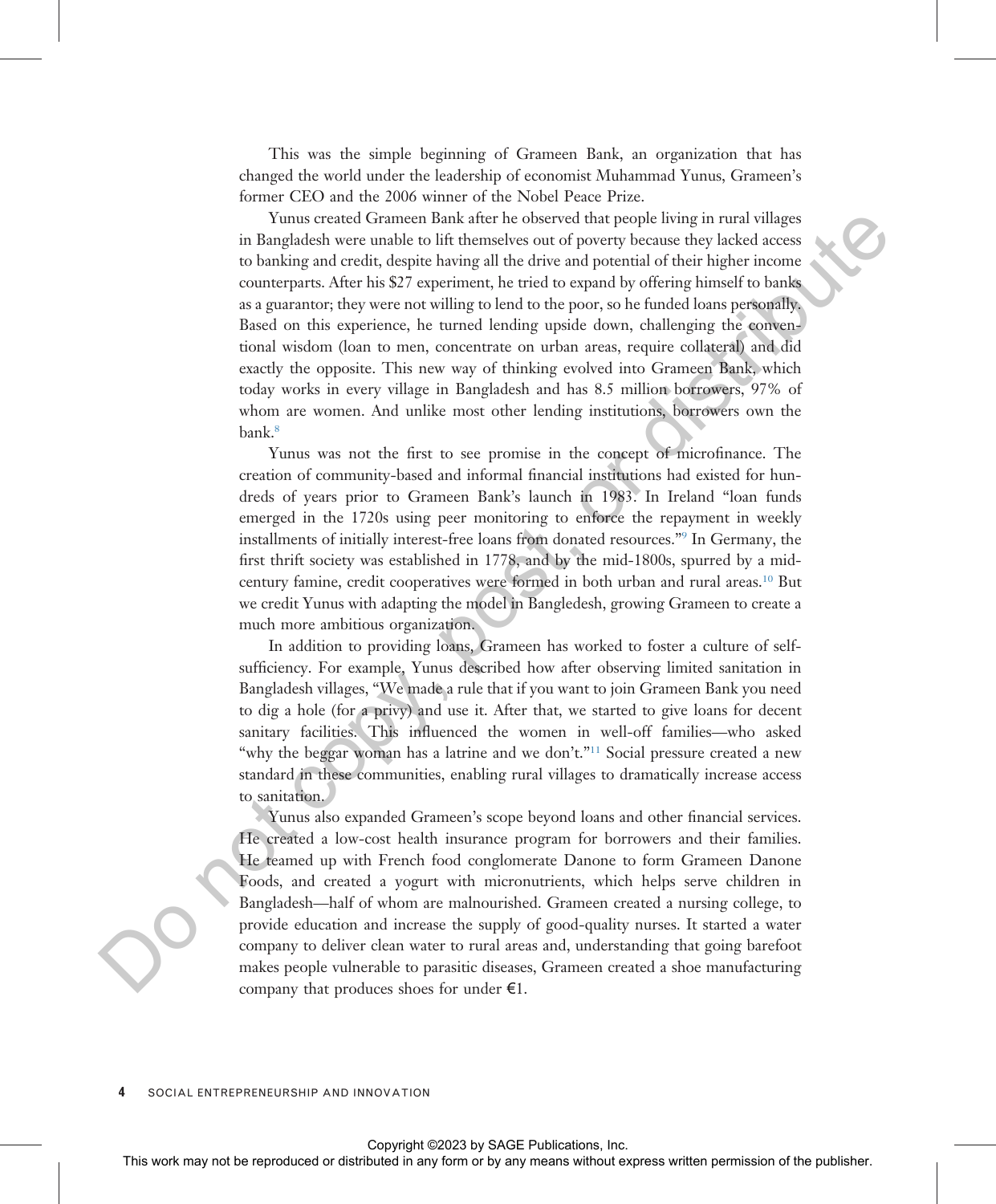Yunus believes that creating social businesses—where impact, not profit, is the goal—can solve many of the world's most pressing problems. He said: "Whenever I see a problem, I design a business to solve the problem."[12](#page-28-0) In his view, all of the UN Sustainable Development Goals, including reduction of poverty, achieving health goals and improving education, "are also excellent social business ideas."<sup>13</sup>

His vision also extends to education:

Why should, in this day and age, anybody still be illiterate, tell me? There is no reason. The illiterate person has a phone in her hand. If you can come up with good software like games and things which are fun, people will be having fun and at the same time they will learn to read and write. You don't need a school, you don't need teachers any more, because technology provides all these facilities. We're looking (to create) social businesses to make this technology, and many technology companies are paying attention to it. Education for everybody is possible. The education for the children of the richest families in the world and education for the children of the poorest families in the world should come from the same source.<sup>14</sup> or the UN Somitable Development Gods, including reduced or foverage.<br>
This wise also extends to obtention.<br>
This wise also extends to obtention.<br>
This like any point any photon or be reproduced in a place and the line of

Grameen Bank has launched multiple enterprises including Grameen Shakti (Grameen Energy), Grameen Telecom, Grameen Shikkha (Grameen Education), (Grameen Fisheries), Grameen Baybosa Bikash (Grameen Business Development), and the Grameen Foundation.

What can we learn from this serial social entrepreneur and his groundbreaking organization? Among many lessons, key ones include the values of thinking differently, challenging conventional wisdom, and working to extend boundaries to create even more social good.

Yunus famously said that he hopes that in the future, there will be a "museum of poverty; a building where the children of the future would go and marvel at the phenomenon of poverty. They would ask questions which couldn't be answered: 'There was great wealth and prosperity, and everyone was splurging, so why were others poor and dying?'"<sup>15</sup>

#### ENTREPRENEURIAL LEADERSHIP

#### Characteristics of Entrepreneurs

While there is no single, innate personality characteristic that defines entrepreneurs, there is agreement about some of the attributes that help make them successful.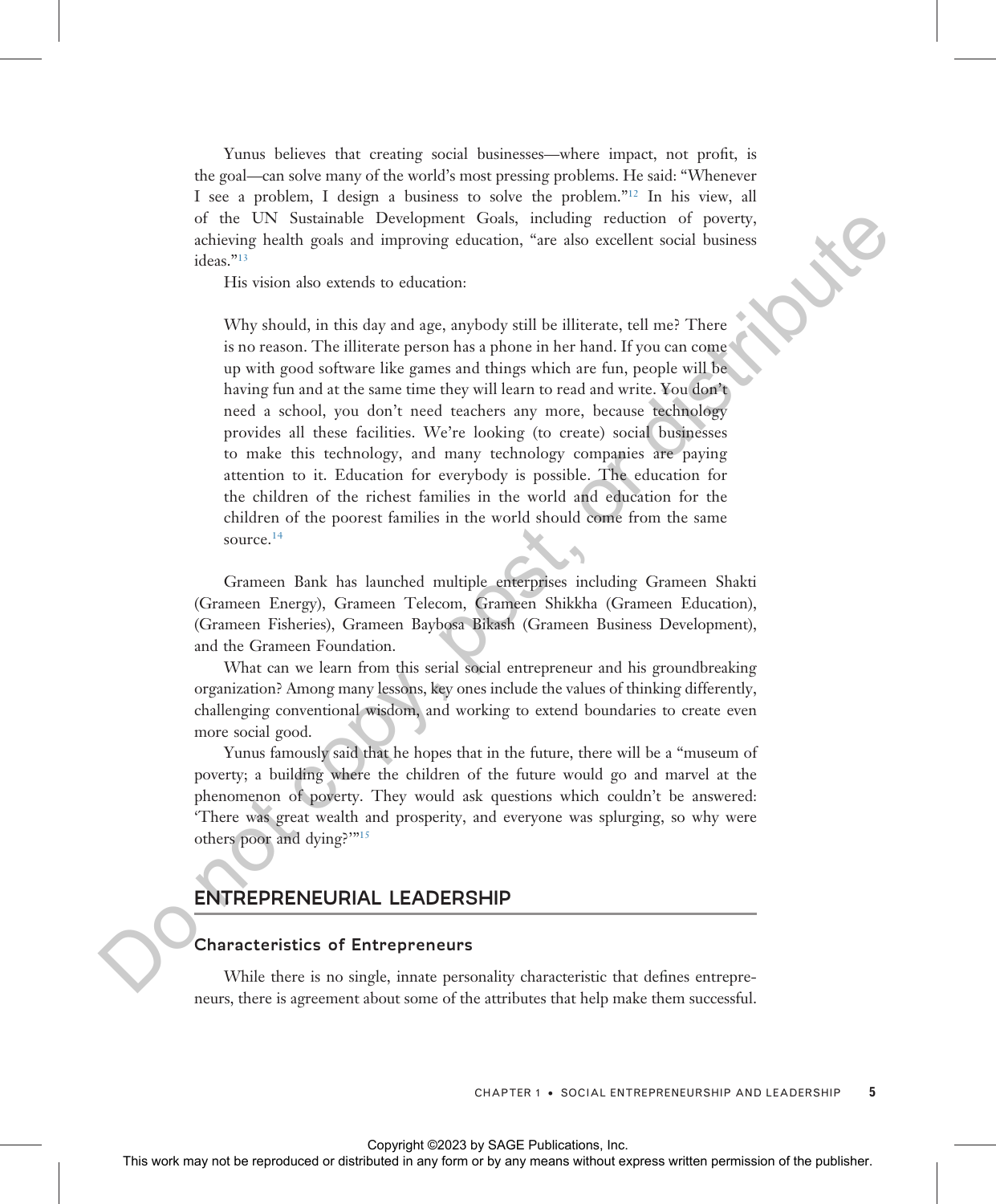Professor Jeffry Timmons and Stephen Spinelli in their book New Venture Creation Entrepreneurship for the 21st Century analyzed more than fifty studies and identified seven desirable attributes of effective entrepreneurs:

- Commitment and determination—characterized by persistence and tenacity
- *Courage*—characterized by moral strength and the ability to face conflicts
- Leadership—shows up as the ability to motivate and inspire others
- · Opportunity obsession—seen as intensively focused by problem-solving and value creation
- Ability to assume risk and operate with ambiguity—expressed as tolerance for uncertainty and lack of structure
- Adaptability—characterized by the ability to adapt, pivot, and change
- Motivation—results and achievement orientation<sup>16</sup>

But they also cite William Lee, adding that "there is no evidence of an ideal entrepreneurial personality. Great entrepreneurs can be gregarious or lowkey, analytical or intuitive, charismatic or boring, good with details or terrible, delegators or control freaks. What you do need is a capacity to execute in certain ways."17

Longtime business author Joseph Mausco at the Center for Entrepreneurial Management conducted a study identifying demographic, psychographic, and behavioral characteristics that predispose an individual towards entrepreneurship based on a survey of 3,000 entrepreneurs. The top five were as follows:

- Offspring of self-employed parents
- People previously fired from more than one job
- Immigrants or the children of immigrants
	- People previously employed in businesses of fewer than 100 employees
- The oldest child in the family<sup>18</sup>

These observations make intuitive sense—the presence of entrepreneurial role models, attraction to smaller enterprises, and (likely) early socialization around responsibility align well with what we know about entrepreneurial behavior. Does this mean that someone needs to have a particular family background to become a successful entrepreneur? The answer is obviously not—early exposure can help to foster an orientation, but these capabilities can also be developed through exposure and Commutent and intermetized by persistence and tens[or](#page-28-0)y<br>
Change-characterized by means with a high to match and high to make the representation<br>  $\epsilon$  *Change may not be reproduced to the publisher and the publisher and the*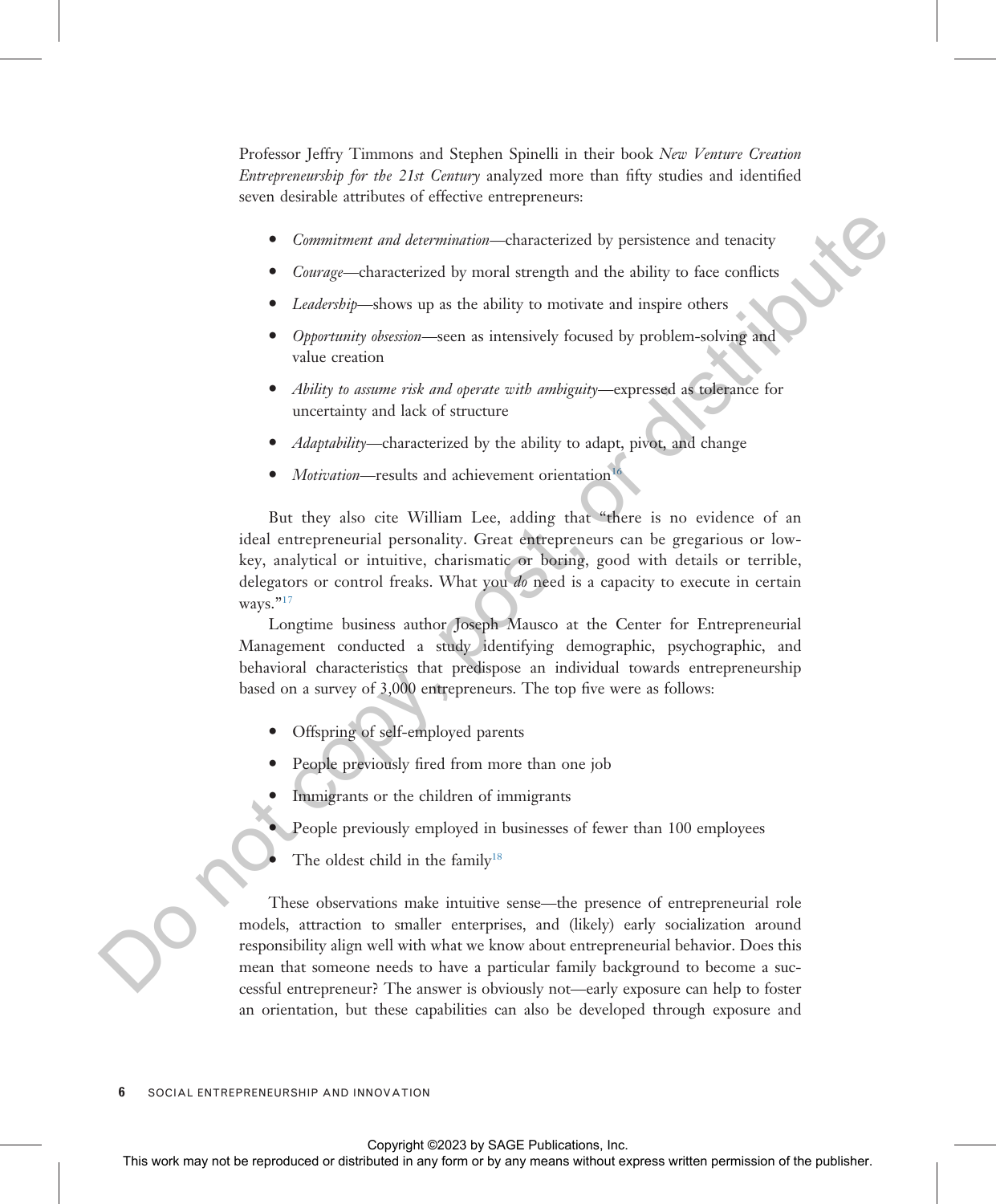experience. In my entrepreneurship class we have an ongoing debate—are entrepreneurs *made* or *born*—and students consistently surface examples to prove that either can happen.

#### Entrepreneurial Motivation

Tim Butler, Senior Fellow at Harvard Business School and Advisor to the Career Center, is a psychologist who has spent the past four decades understanding the career paths and motivations of business leaders. His research examined the psychological tests of 4,000 entrepreneurs in multiple countries and contrasted them with 1,800 general managers who did not identify themselves as entrepreneurial. Intriguing patterns emerged that help to both refine our knowledge of the entrepreneurial mindset and overcoming some long-held stereotypes. In a recent article in the *Harvard* Business Review, he shared his findings that entrepreneurs are not necessarily more creative than the sample of managers as a group, but instead are "curious seekers of adventure, learning and opportunity."<sup>19</sup> Butler found that "openness to new experiences" is the trait that distinguishes entrepreneurial leaders. He also found that entrepreneurs are not, as they are commonly portrayed, risk seekers. Instead, they are more comfortable with risk and are motivated by unpredictable and ambiguous environments.<sup>20</sup> **Entropreneutial Motivation**<br>
The funder, Sunce is the resul[t](#page-28-0) funders school and Advisor to the generation and compute any means of the control angular control and compute in any field or distributed in any field or distr

Professor Howard Stevenson joins Butler in debunking the idea that entrepreneurs are risk lovers, explaining during an interview that "back in 1983, people tended to define 'entrepreneurship' almost as a personality disorder, a kind of risk addiction. But that didn't fit the entrepreneurs I knew. I never met an entrepreneur who got up in the morning saying, 'Where's the most risk in today's economy, and how can I get some?'"<sup>21</sup> Instead, he characterizes entrepreneurs as those who effectively recognize, evaluate, and manage risk, not those who blindly embrace it.

Butler also assessed ambition as a characteristic, but found that for entrepreneurs, the motivation was less about authority and more about a need for ownership—having control over the product of their efforts. Finally, he highlighted how entrepreneurs are natural salespeople, utilizing confidence and persuasiveness to sell ideas to partners and supporters.<sup>22</sup>

What do our decades of observation tell us about social entrepreneurs? They suggest that social entrepreneurs, while a diverse bunch, tend to have the same qualities as mainstream entrepreneurs plus one more: an unwavering focus on creating a positive benefit for society. The sectors that interest these ambitious entrepreneurs may vary, the methods and strategies they employ may differ, and they may employ a range of corporate and organizational structures, but the common thread is an unrelenting vision for social change.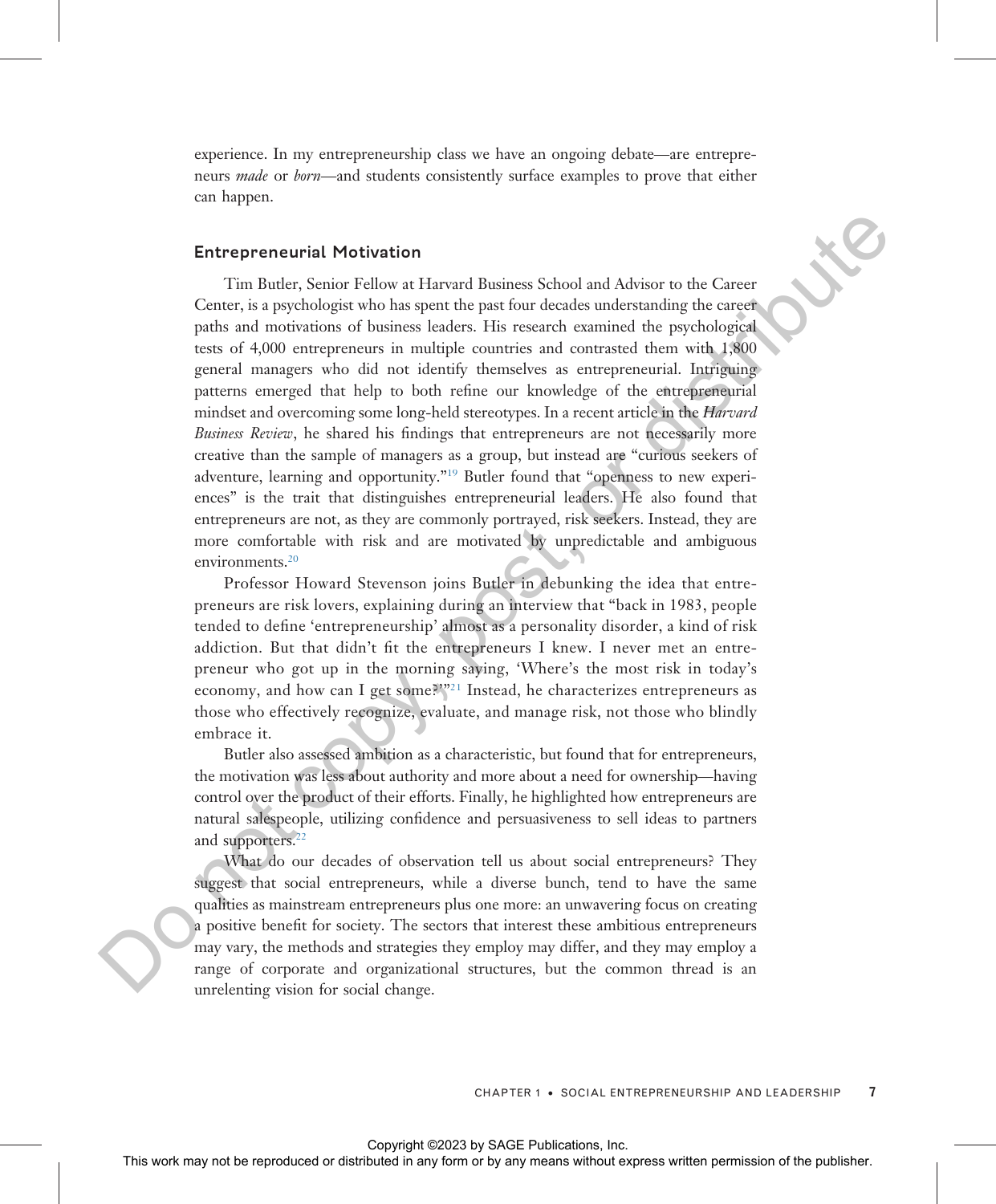# PROFILE: BILL DRAYTON AT ASHOKA

Bill Drayton is CEO of Ashoka: Innovators for the Public and is a pioneer in the field of social entrepreneurship. He is described in David Bornstein's seminal book How to Change the World as an "usually determined and creative individual."<sup>23</sup> It is hard to overstate the influence Drayton and Ashoka have had on the field of social entrepreneurship. In addition to coining the term "social entrepreneurship," Ashoka supported thousands of the early role models in the field and created a mutually supportive network that has sustained system change around the world. When Drayton started Ashoka, his vision was to identify and support the world's leading social entrepreneurs, learn from the patterns in their innovations, and mobilize a global community that embraces these new frameworks to build "everyone a changemaker world."

Drayton's interest in public service and social change emerged at an early age. As an undergraduate student at Harvard, among other initiatives, he launched an organization called Ashoka Table, a discussion group that invited prominent public leaders for off-the-record dinner conversations during which students could ask how things really worked. The name Ashoka was inspired by the Sanskrit word Ashoka that means the "active absence of sorrow" and by the Indian Emperor Ashoka, a revolutionary social change agent who ruled from 269 to 232 BC.

In 1970, Drayton began his career at McKinsey and Company in New York City. He then spent four years during the Carter administration as Assistant Administrator at the US Environmental Protection Agency, where he launched emissions trading and other reforms. In 1980, he founded Ashoka (while working at McKinsey), but discovered that the concept of social entrepreneurship

was too new and unusual to gain foundational support. "For the first five years of Ashoka I could not get one public foundation in United States to support us with one cent. None. It was not because this is a bad idea or because I was inarticulate… Not one of them would risk any money on this idea."<sup>24</sup> This all changed when in 1984 Drayton received a \$200,000 MacArthur Genius grant, enabling him to work full-time to establish Ashoka. He also secured financial support from the Rockefeller Brothers Foundation and this helped to convince other foundations that the Ashoka concept was worth investing in.

Ashoka's early work involved selecting fellows in Brazil and then Mexico, Bangladesh, and Nepal and supporting them as they pursued their visions. It used a distinctive selection process to identify high-potential social entrepreneurs, using five criteria: whether the entrepreneur possessed a truly new idea, whether the idea was compelling and impactful, whether the entrepreneur was creative in both vision and problem-solving, whether the entrepreneur was relentlessly driven and possessed ethical fiber. Selected social entrepreneurs received a stipend to support their living expenses while developing their initiative (typically for three years). During the 1990s Ashoka expanded to select fellows in Asia, Africa, Latin America, and Central and Eastern Europe and in 2000, anxious to move beyond its reputation as a development organization, it also began operating in the United States. By the late 1990s Ashoka had achieved its goal of establishing social entrepreneurship as a movement. It had selected more than 1,000 social entrepreneurs and supported them by providing training, counseling, and venture advice and it had created a fellowship of mutually supportive social entrepreneurs. **Sali Drayton is Cft)** of Advista innovator for the **was** too new and summarized or any form or behavior in any form or behavior in a plane with the fact tyres of Advised in a plane in a plane of the publisher of the publ

8 SOCIAL ENTREPRENEURSHIP AND INNOVATION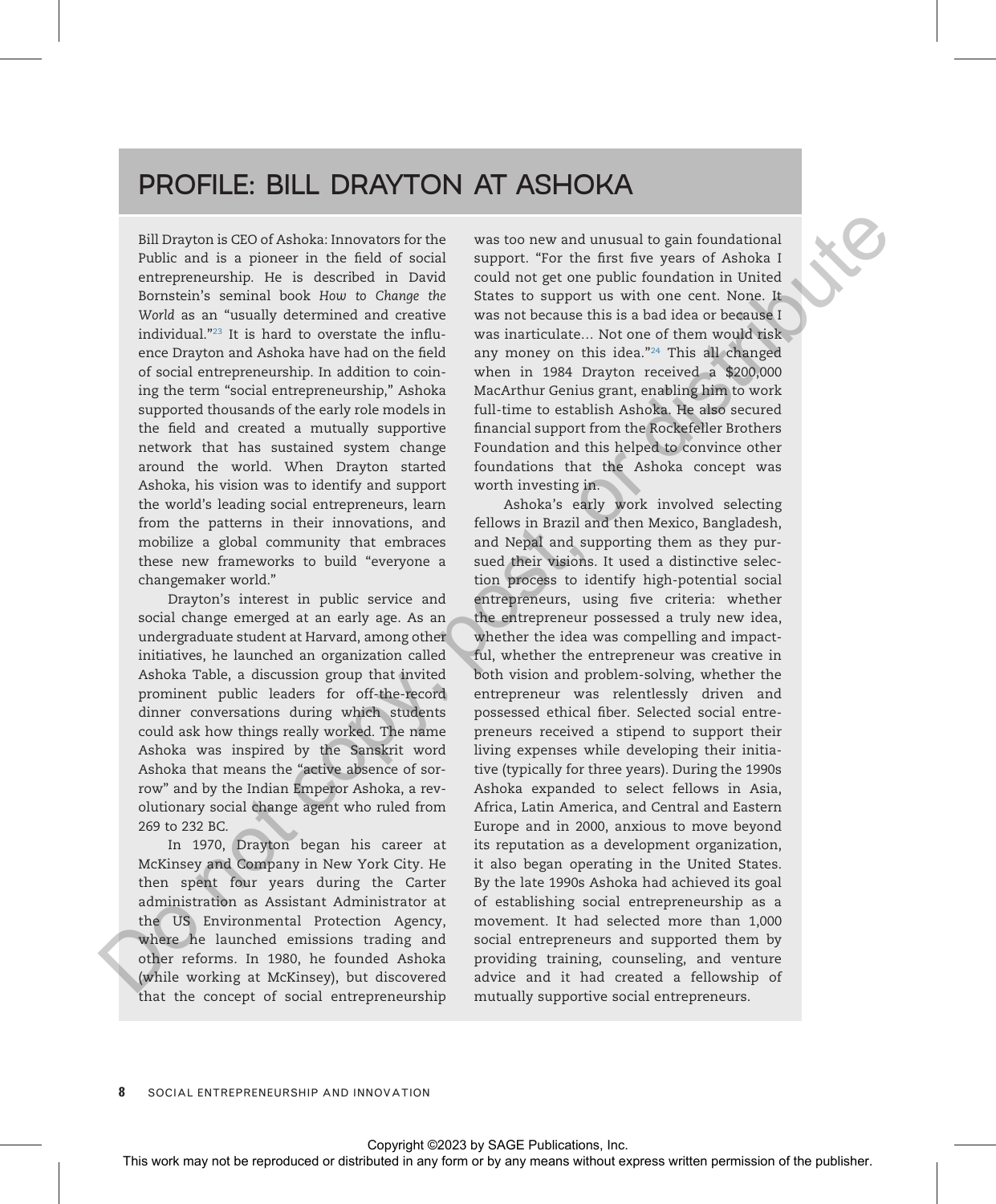Ashoka was first in what would become a groundswell of organizations that grew to support social entrepreneurs both in the United States and globally, including Echoing Green (established in 1987), the Schwab Foundation for Social Entrepreneurship and New Profit (both established in 1998), the Skoll Foundation (1999), and many others. In 2005, Drayton was selected as one of America's Best Leaders by US News and World Report and Harvard's Center for Public Leadership.

Today, Ashoka operates in more than 90 countries and has elected more than 3,500 Ashoka Fellows worldwide. Drayton estimates that "three quarters of the Ashoka Fellows have changed the pattern in their field at the national and/or international level within five years."<sup>25</sup>

Starting in 2005, Drayton expanded Ashoka's vision even further. Not content to simply select and support visionary social entrepreneurs, it launched its "Everyone a Changemaker" initiative, observing that "everyone needs to become a changemaker in order to thrive; and everyone should be equipped with the qualities that most define social entrepreneurs. Ashoka has unlocked this strategy by drawing on the inspiration, depth of knowledge and expertise, accumulated experience and collective insights from the Fellows' work that enables a broader flowering of effective social change."<sup>26</sup> In 2008, Ashoka launched the AshokaU program, which catalyzes social innovation in higher

education by assembling a global network of change teams composed of entrepreneurial students, faculty, and community leaders. Soon after, in 2012, it launched the Changemakers Schools program to create a global community of leading elementary, middle, and high schools that prioritize empathy, teamwork, leadership, and problem-solving.

Drayton's vision for Ashoka going forward is to create even larger scale social change. Currently, he is deeply concerned about the acceleration of global inequity. To help address this, he is pushing Ashoka to work with both young social entrepreneurs (he calls them "jujitsu partners") and leaders within established institutions that will leverage the "pattern recognition" that comes from its network of the world's best social entrepreneurs to create consensus for regional and national change. For example, in Brazil, Ashoka is working in the education sector with young changemakers, unions, schools, and select political units to create a more equitable education sector (B. Drayton, personal interview, November 3, 2020). The control of the reproduced or the rest in the rest of the rest in the rest of the reproduced or the rest in the rest in the rest in the rest in the rest in the rest in the rest in the rest in the rest in the rest in th

His advice to nascent social entrepreneurs is simple—"give yourself permission." He observes that great entrepreneurial ideas aren't all that complicated, they just require the use of problemsolving skills and intense focus. "By ignoring the naysayers and persistently pursuing your vision, you really can change the world" (B. Drayton, personal interview, November 3, 2020).

# HOW SOCIAL ENTREPRENEURS ACHIEVE IMPACT

#### What Do Social Entrepreneurs Actually Do?

As we mentioned above, social entrepreneurs are a diverse group, but two essential qualities stand out: an orientation towards using innovation to change the status quo and an obsession with creating value through social change [\(Figure 1.1\)](#page-9-0).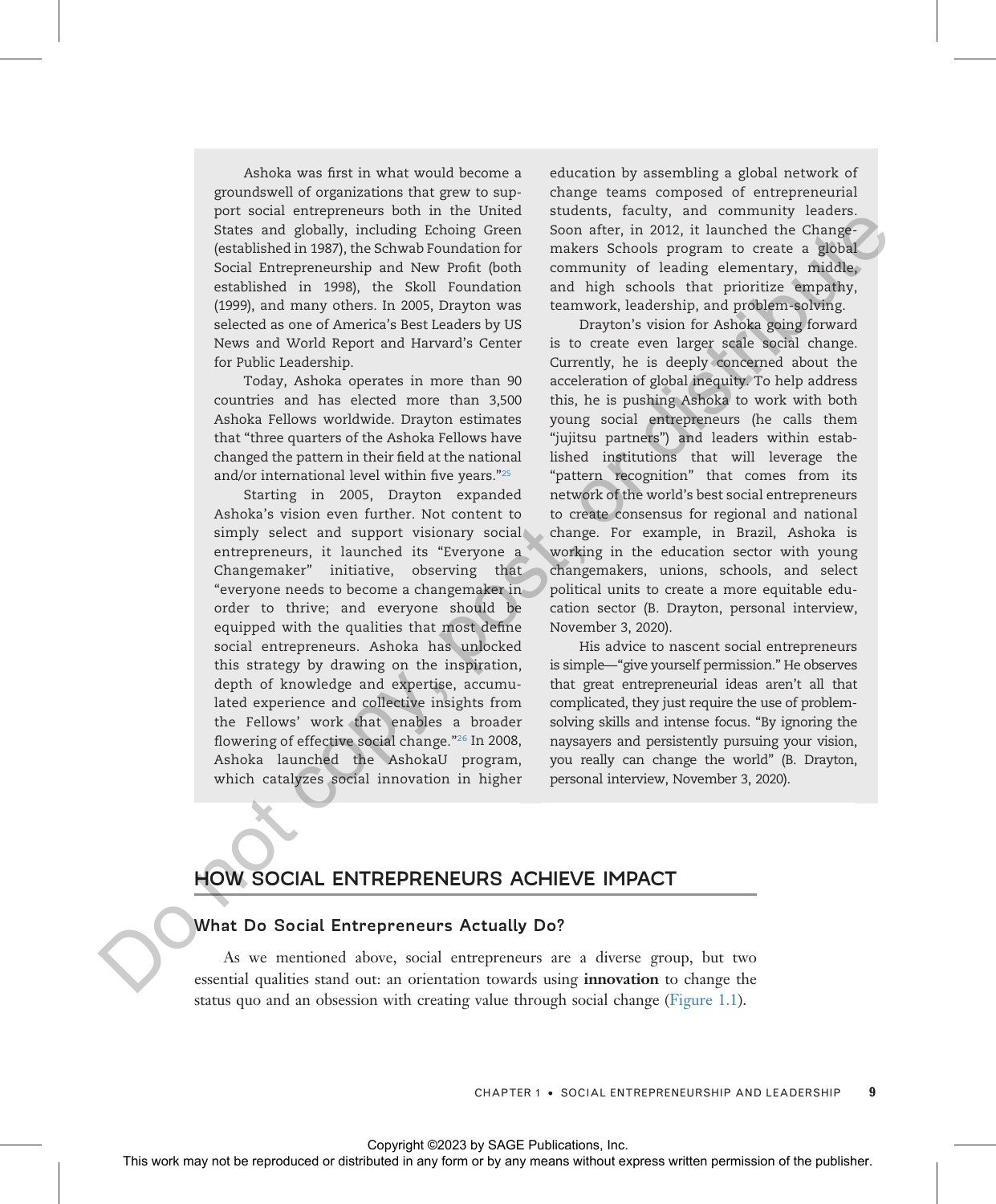<span id="page-9-0"></span>

Mapping these elements graphically illustrates the difference between types of ventures. Consider, for example, a food pantry. While it provides an important benefit to the community, the basic model—collecting food and financial donations and distributing food to those in need, it is not especially innovative and is almost always local. While these organizations provide critical resources to individuals and families, they do not have a high impact outside their immediate communities and therefore are placed in the lower left of the image. That said, some food pantries have developed a larger, regional vision. And some entrepreneurs, like Doug Rausch, founder of Daily Table (discussed later in this chapter and in Chapter 3) have taken an entrepreneurial problem-solving approach to reducing food waste and food insecurity while also developing innovative and higher impact offerings.

Some entrepreneurial ventures fall towards the left side of the graph because their growth or innovation level is constrained by geographical limitations or the nature of the problem they seek to address. For example, Genesis, founded by Dr. Yasmeen Abu Fraiha, provides premarital genetic testing to Bedouin teenagers and young adults to reduce the very high prevalence of genetic birth defects in Bedouin communities. With 21 million Bedouins (and 3 million sick children) worldwide, there is a large addressable market but potential for additional expansion is limited. To be sure,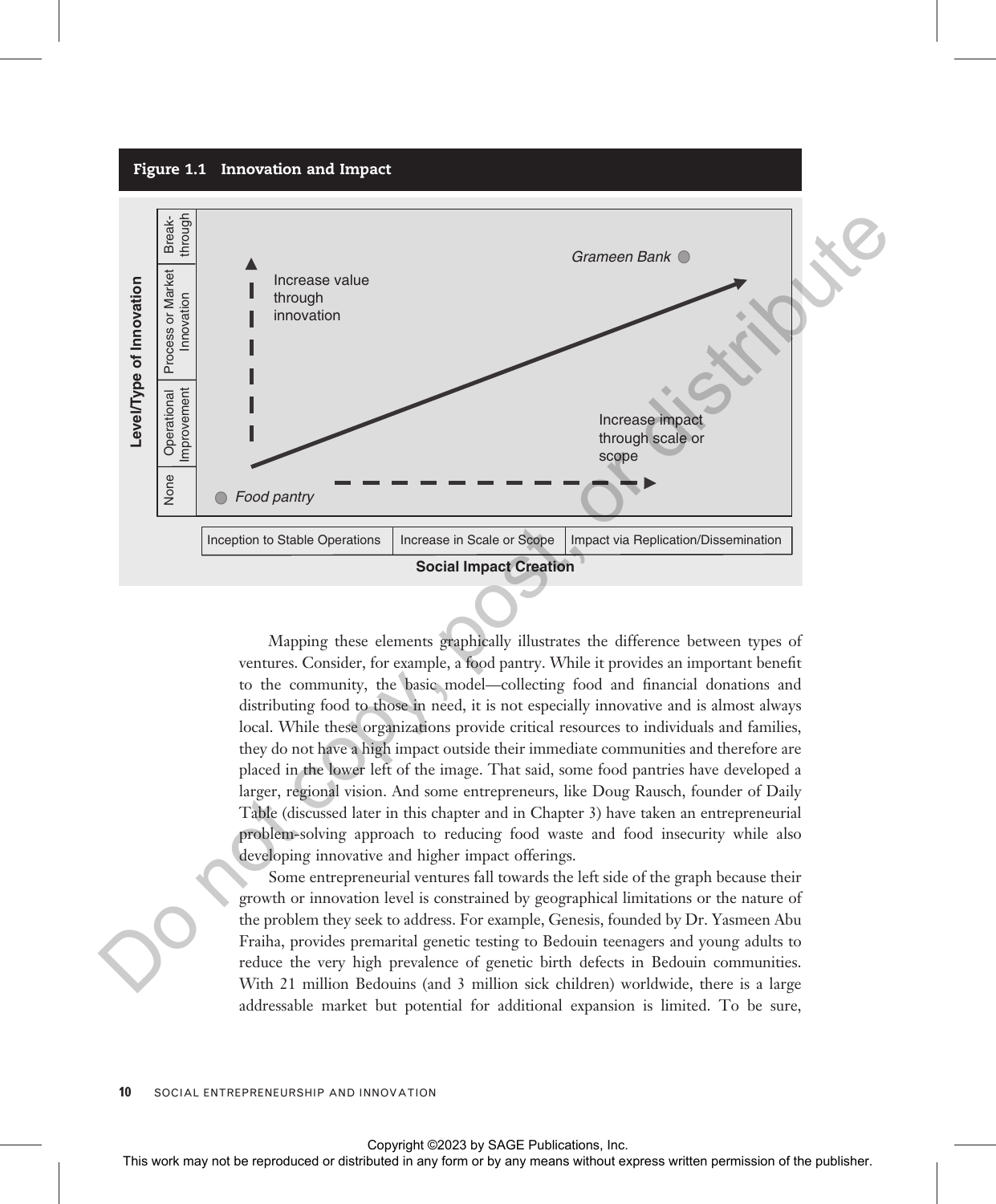Dr. Abu Fraiha could expand to provide services to other similarly closed communities, but this is unlikely because of her focus on benefiting her community.

Let's contrast this with Muhammad Yunus at Grameen Bank. Yunus' initial insight—that the poor were good credit risks but did not have access to credit—enabled him to innovate by creating new credit products for an unserved market. He did this not just by providing funds but also by inventing a new approach. Grameen sits at the top right in our diagram because of how it innovated to create microlending because of the scale of its impact. It did this by increasing both its scale (increasing the number of borrowers served) and scope (by introducing other products to help the poor). In addition, it inspired the development of a new industry of microlending organizations around the world. Today, there are nearly 1,000 microlenders worldwide meeting the credit needs of 140 million borrowers, 80% of whom are women and 65% of whom are located in rural areas.<sup>27</sup> This include [t](#page-29-0)he relation of the relation of the relation of the relation of the relation of the relation of the relation of the relation of the relation of the relation of the relation of the relation of the relation of

Other ventures fall at different points on the spectrum, but effective entrepreneurs are always seeking to accelerate innovation and increase impact (whether via scale, scope, replication, or dissemination). An important question for nascent social entrepreneurs to ask themselves is why should they ever be satisfied with being at the bottom left rather than aspiring to the upper right? Constantly pushing on the dimensions of innovation and social impact—sometimes concurrently, sometimes sequentially—is what separates high-impact social entrepreneurs from their less effective peers.

#### What the Critics Say

While we celebrate the important work done by social entrepreneurs, there are a few caveats. One is that we tend to idolize solo entrepreneurs. As we discuss in Chapter 4, most ventures are team-founded and rely on a supportive ecosystem, so the successful solo player is the exception rather than the rule. A recent study published in the *Journal of Social Entrepreneurship* analyzed the results of 40 interviews with successful social entrepreneurs and concluded that while leading social entrepreneurs are indeed motivated by social responsibility they also show "an iconoclastic need to redefine the world based on their own values." The authors also observed that "ego is often a driver."<sup>28</sup> Aspiring entrepreneurial leaders should work hard to ensure that their solutions are well grounded in deeply understood social problems.

Another criticism of social entrepreneurs comes from journalist and policy analyst Anand Giridharadas in his influential book *Winners Take All: The Elite Charade of* Changing the World in which he raises concerns that social entrepreneurship can compromise momentum for broader social progress. He argues: "When elites put themselves in the vanguard of social change, it not only fails to make things better but also serves to keep things as they are."<sup>29</sup>

In addition, there is substantial disagreement about how to define social entrepreneurship. Not everyone agrees that the primacy of social goals is central to the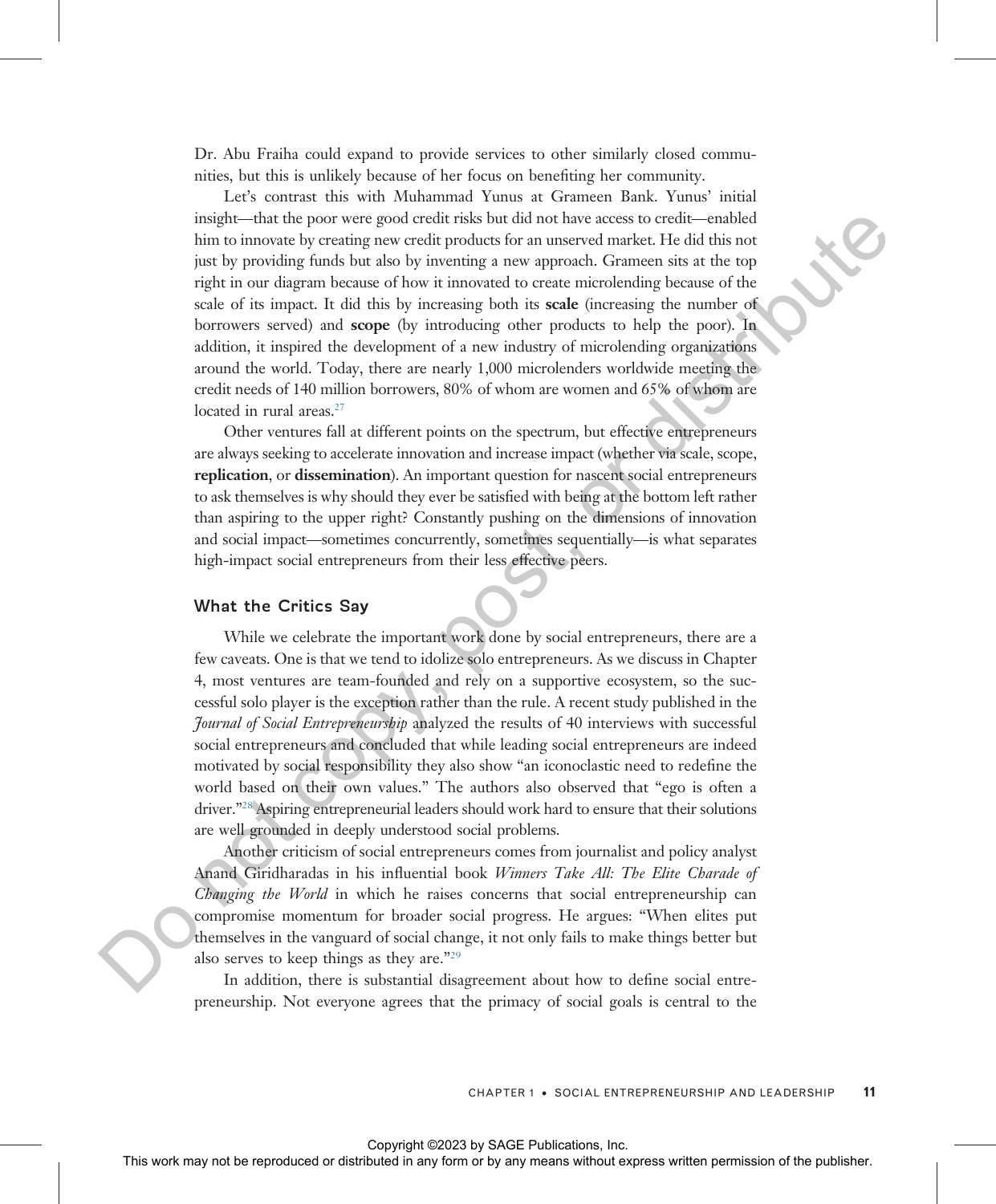definition. In a recent article in the *Journal of World Economics*, coauthors Ana Maria Peredo and Murdith McLean review research on the question and draw a continuum that ranges from ventures focused entirely and exclusively on social impact to organizations where social benefits are further down the list of organization objectives. For example, they include organizations that use "cause branding" in their marketing.<sup>30</sup> The authors conclude that "there is no exact way of fixing the border below which the importance of social goals fails to quality something as social entrepreneurship."<sup>31</sup> A broad approach to defining social entrepreneurship has benefits (it allows for a wider range of activities to be considered) and drawbacks (if the definition is too broad it may lose meaning.)

# THREE TYPES OF SOCIAL ENTREPRENEURS

Recognizing that there are many ways to categorize social entrepreneurs, we have grouped them into three categories: innovators, scalers, and ecosystem builders.

#### Innovators

Innovators are individuals or teams that see a dysfunction in society that they want to solve by using a novel solution. These leaders are characterized by their interest in creating something new that solves a persistent social problem. But as we can see from the examples below, the nature of the problem and solution can differ substantially.

#### Innovating to Solve a Persistent Problem: Daily Table

Doug Rausch, founder of Daily Table, noticed an opportunity in the market to provide affordable, nutritious food for lower income households while reducing waste. As the former president of grocery retailer Trader Joe's, he knew full well how much food is wasted in the conventional retail system. He observed that in the United States "We have one in six Americans that are hungry, and we're one of the richest nations in the history of the world. Meanwhile, somewhere between 30% and 40% of the food we grow is just going to waste—it's not being consumed."<sup>32</sup> Rausch envisioned a supermarket that would sell fresh, wholesome food and healthily prepared foods at or near cost to residents in low-income neighborhoods. The courge or distributed in the relation of the relation or distribution.<br>
The courge is the anisotropical that "leave to an ext on set or distributed in Society of the relation or distributed in the boost, or distribut

Daily Table works with a large network of growers, supermarkets, manufacturers, and other suppliers who donate their excess, healthy food to Daily Table, or provide them with special buying opportunities. Some, but not all, of the food is near its sell-by date but is still safe and healthy. The goal is not only to offer affordable groceries in lower income communities but also to sell healthy ready-to-cook meals and hot grab-and-go items at prices that compete with "cheap" fast food. Since establishing its first store in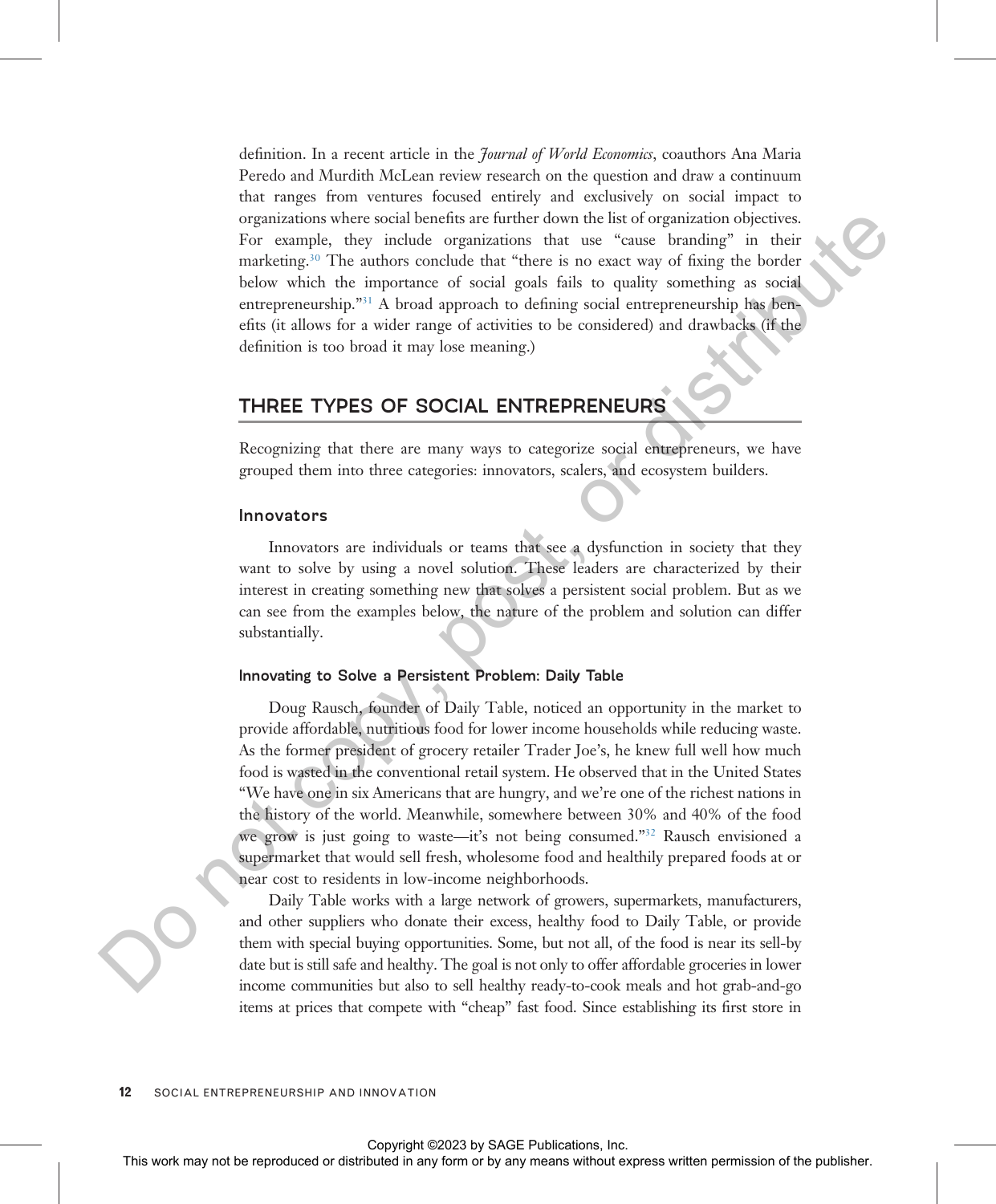Boston's Dorchester neighborhood, Daily Table has expanded in the Boston area and has its sights on eventual expansion to Detroit, Los Angeles, New York, and San Francisco.

Daily Table is a nonprofit organization, but it runs like a business, sustaining itself without financial donations. Rauch observed that they could raise a massive amount of charitable contributions and sell food at a discount but in his view this was not a scalable model.

#### Realigning Systems to Create Social Value: Sanergy

Another way to innovate is by identifying a unique recombination of resources that creates social value. This is what Sanergy did (discussed in depth in the full-length case at the end of this book). By rethinking human waste collection in the Nairobi's slums and realigning the toilets and waste collection processes, the founding team brought together elements that previously had been separated and combined them to create a self-supporting and scalable model. Sanergy's network of low-cost sanitation centers, franchising model, and production of organic fertilizer created a new and valuable system. Later, the addition of waste-based products such as insect-based animal feed and briquettes further reinforced its financial viability and impact. whole final or distributed or distributed or distributed or distributed in any form or behavior or the reproduced or  $\sim$  by any means we reproduce the publisher and the publisher. See also the publisher of the publisher

What is the common theme in these examples? In short, innovators spot opportunities to launch new ventures that create social value that others have overlooked. Innovators harness emerging technology, demographic, or political change. They might also import ideas from one context to another. For example, Yasmeen Abu Fraiha's technology for premarital genetic testing was not new—it had been used previously in the orthodox Jewish community by nonprofit Dor Yeshorim. Her insight was that if social barriers to implementation could be overcome, it could also be effective in Bedouins' communities.

Other innovators who have developed novel solutions to solve social problems include BRAC and STREETS International (Chapter 2), One Acre Fund (Chapter 5), Prosperity Candle (Chapter 6), 99Degrees (Chapter 8), and Wilding and Company (Chapter 10). UNICEF is featured as an intrapreneurial innovator. Innovators that have solved social problems by importing solutions from other contexts include SolarBox (Chapter 3) and Social Finance (Chapter 6).

#### Scalers

Scalers are entrepreneurs who take a socially beneficial innovation and grow it to expand impact. As we discuss in Chapter 7—Scaling and Expansion, typical ways to accomplish this are increasing the scale of the venture (by serving more people, often by expanding geographically), increasing the scope (by proving more services or expanded services to its customers), or both. Scalers are characterized by their tenacity and ability to attract the resources required for expansion. Many, but not all, founders that start as innovators become scalers. Many also find their niche in one role or the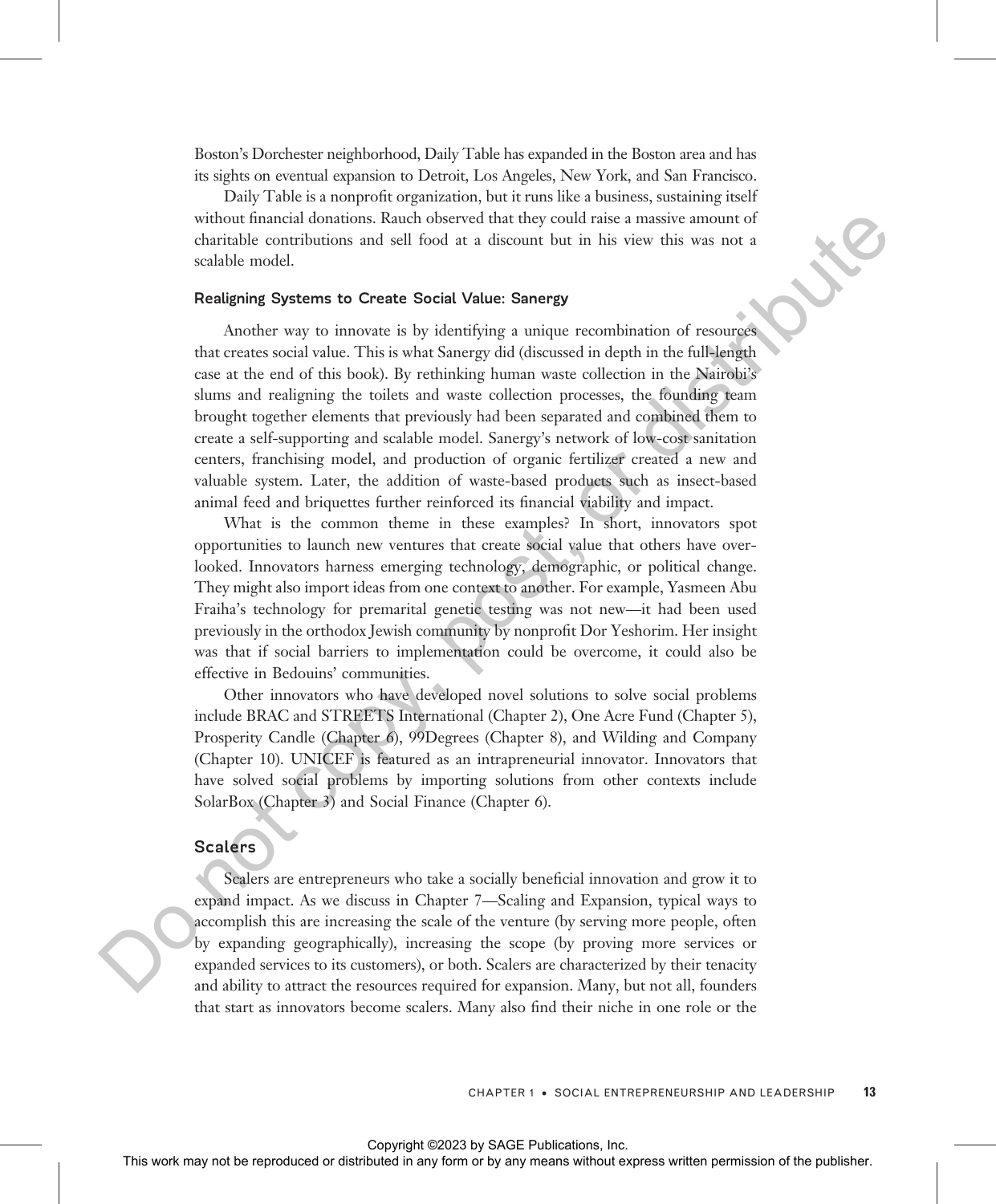other, with those that remain innovators often expanding impact in another way by becoming serial social entrepreneurs.

#### Scaling Impact by Expanding Services: Management Leaders for Tomorrow

John Rice, CEO of Management Leaders for Tomorrow (MLT), is a classic scaler. A former executive with Disney and the National Basketball Association, he received a BA with honors in Latin American Studies from Yale, where he was a threeyear starter on the basketball team. Rice used his sports background to devise how MLT should work. He noticed that in sports, people get coaching and a playbook for what is expected and a network of peers and mentors each step of the way, but that this doesn't exist as formally in the professional world.

While Rice was getting an MBA at Harvard Business School in the early 1990s, he was disheartened by the lack of minority students in the program. He observed that while Black Americans make up 13% of the US population, there are only five black CEOs of Fortune 500 companies.33 This led him to develop a business plan for a new venture that would bolster minority talent at schools and in management positions.

Rice created Management Leaders for Tomorrow in 1994 and launched it in 2002 with a mission to prepare men and women of color for high-trajectory, postcollege jobs that deliver economic mobility for them and their families. MLT started by working with college students, and then created the Career Prep program that provided fellows with a "winning professional playbook," 18 months of one-on-one coaching and a network. Eventually MLT expanded to MBA access and preparation (standardized test guidance, seminars and one-on-one coaching for early career individuals interested in pursuing an MBA). The addition of MBA professional development and career advancement programs expanded their impact by offering services throughout an individual's career. Solution (Fig. Do model of the rest may not be represented by any means with the results of Alexan Core and Alexan and Alexan and Alexan and Alexan and Alexan and Alexan and Alexan and Alexan any form or be represented in

MLT's success and outcomes are undeniable. 95% of Fellows in MLT's college program received highly competitive job offers prior to graduation and 75% of the professionals in MLT's midcareer advancement program received promotions within one year of completing the program. Today, MLT serves over 8,000 students and professionals nationwide and is a leading source of minority talent at its 150 blue-chip partner companies like Google, Goldman Sachs, and Procter & Gamble. Meanwhile, Rice has been named as one of Forbes Top 30 social entrepreneurs in the world.

MLT's growth relied on increasing both scale and scope. Initially, MLT launched with a program narrowly aimed at college students but, as the organization gained resources, it expanded programming. Starting with just a few external partnerships, it developed relationships with 150 leading companies to extend its impact in the workplace. By leveraging its alumni, who frequently say they feel a responsibility to help those that are coming after them, it continues to broaden and grow its impact.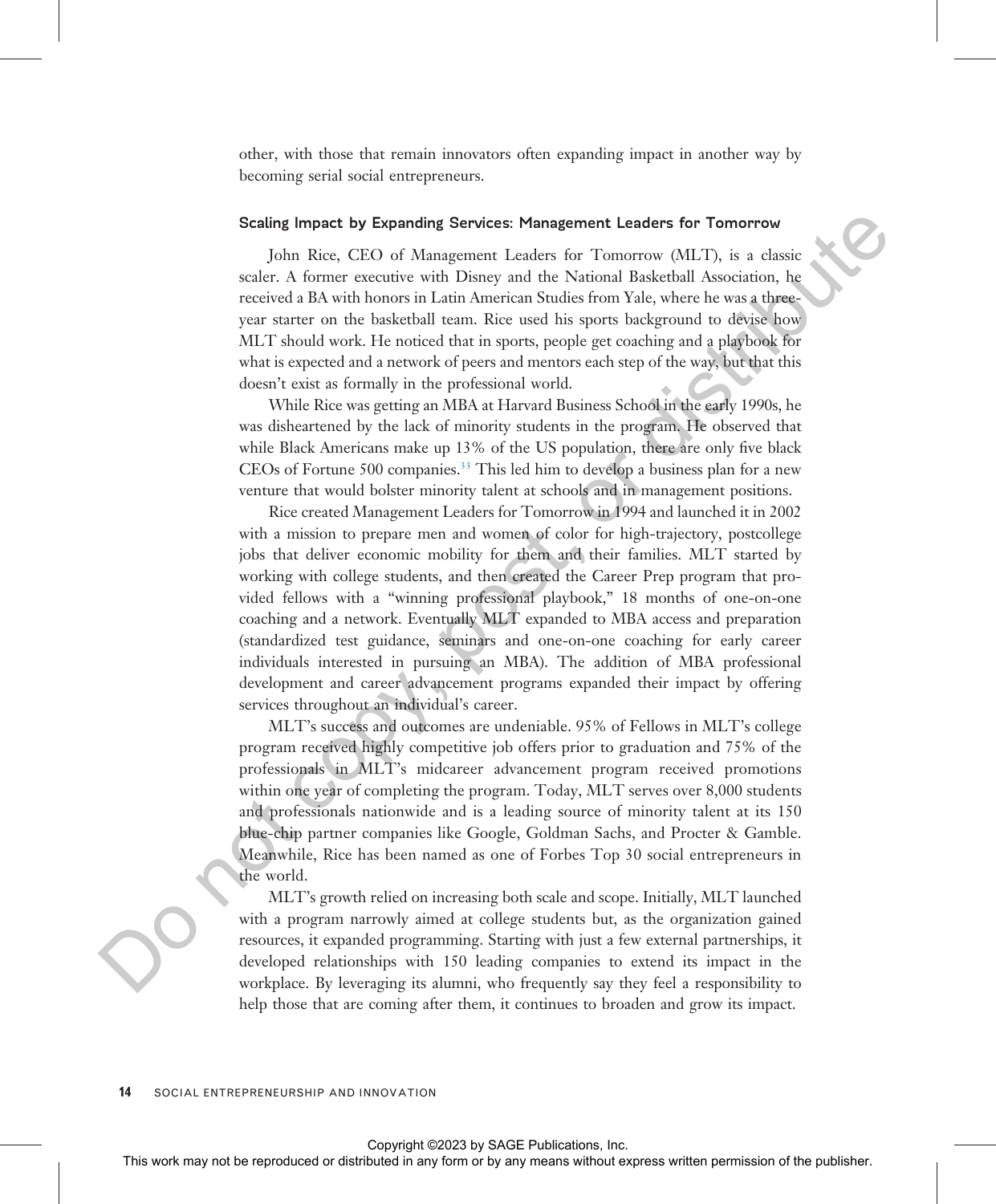#### Creating a Large Footprint to Address Education Gaps: Ekal Vidyalaya

Ekal Vidyalaya is another example of how social entrepreneurs rethought a problem to create a practical solution that was able to rapidly expand. The nonprofit organization was originally formed in 1986 in response to the enormous gap in educational opportunities facing rural children in India. In India in the 1980s, there were few government-funded schools in small, rural villages. Many families also depended on their children to help with farming and household chores. Among children aged 6–10 in rural India, only 38% of boys and 25% of girls attended school.<sup>34</sup>

The founders of Ekal Vidyalaya responded by creating a concept called "One Teacher Schools" that was designed to address the realities facing rural village families. To establish a school, the team worked with a village to identify a local resident who could serve as the teacher and set up a school in their home or outdoors. Schedules were designed to enable children to attend while still meeting family responsibilities. An established curriculum and significant support for teachers (many of whom had only a high school education) enabled them to teach a common curriculum.

A series of national government policies guaranteeing rural education supported the expansion of rural schools, and by 2013, primary school attendance for rural children reached 82%. In areas with high-performing government-funded schools, Ekal adapted by providing a curriculum that supplemented these efforts, and in areas where gaps still existed, it continued its traditional curriculum. In 2013 they were the primary source of education in 20% of the villages where they operated and by 2014 Ekal had expanded to a network of 50,000 schools spread across India. Their lean model meant that each school's budget was only USD\$1 per day, a small fraction of the typical cost of government schools. Ekal's schools are funded by a combination of donor contributions and funding from the villages and towns served.<sup>35</sup> The model or the repression or by any means with the repression or by any means with the representation of the repression of the repression of the publisher and the publisher. Among the spectra for the publisher angle of

Today there are over 100,000 schools in the Ekal network educating 2.7 million children. What can we learn from this impressive scaling story? Among other things, that a low-cost model, a lean approach to operations and a customer-centric design can help social entrepreneurs translate a simple idea into enormous social impact.

Other scalers featured in this book include One Acre Fund (Chapter 5), Peer Health Exchange (Chapter 7), UNICEF (Chapter 10), and Sanergy (case). Aspiring scalers include SolarBox (Chapter 3) and WorkAround (case).

#### Ecosystem Builders

Ecosystem builders are individuals and organizations that create infrastructure that enable social entrepreneurs to be more successful. These supportive systems take many forms. One is identifying high potential entrepreneurs and connecting them with resources and a supportive community. The Skoll Foundation, New Profit, and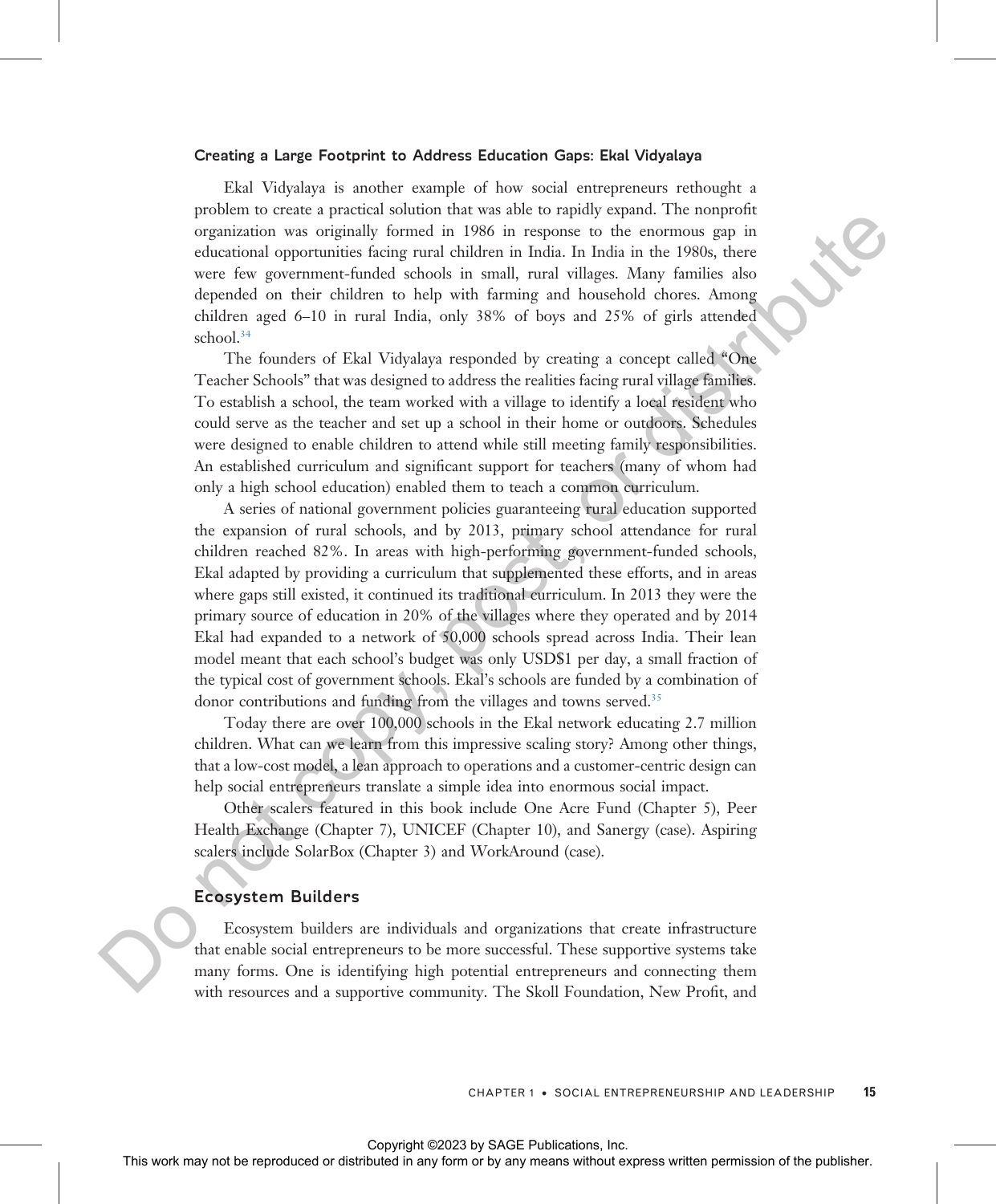Ashoka are examples. A second is creating an infrastructure that promotes social entrepreneurship and enables an entrepreneurial community to thrive. Examples include the Bridgespan Group (nonprofit consulting), the Schwab Foundation, and the Ākina Foundation.

#### Supporting Disruptive Leaders: Echoing Green

When Cheryl Dorsey (who we profile in more detail in Chapter 4) took the helm of Echoing Green in 2001, she was ready to build on its legacy of helping leaders including Wendy Kopp (founder of Teach for America), Vanessa Kirsch (founder of Public Allies and later founder of New Profit), and Vikram Akula (founder of SKS Microfinance) launch their ventures. This was at a time when public awareness of and support for social entrepreneurs was in its infancy.

Echoing Green's fellowship program used an intensive selection process to choose from hundreds of applications each year. Finalists were invited to a selection weekend in New York so that they could present their "bold idea for social change," participate in interviews, and pitch their ideas in front of other finalists and a panel of judges.<sup>36</sup> As Dorsey observed: "We are really good at picking winners. People come to us with an interest in taking on the status quo, saying 'Things aren't working in the field I care about, so I'm going to do something different.' And, at Echoing Green, we say 'great idea—we're not sure it will work but we'll take a chance on you and see what you can do.'"<sup>37</sup>

As of 2020, selected fellows receive a two-year \$80,000 stipend (\$90,000 for partner applications), personalized coaching, well-being support, an expert advisor and thought partner. They also gain lifelong access to Echoing Green's alumni network, retreats, networking events, and pro bono legal and investing advice as well as other professional support. According to Echoing Green, 80% of the fellows they have supported still work in the social sector and 70% of the organizations they have funded are still in operation today. Meanwhile, their reach continues to grow, and they have helped to found over 800 organizations in 86 countries across the globe.38 Akina Foundation.<br>
Supporting Greenorm 2010 to reprodu[c](#page-29-0)e the rest or bubilis in another distributed in a base of the relation of the rest or bubilis and her form or box methods. Also the publisher of the publisher of the

#### Partnering to Create a Social Movement: Ākina Foundation

New Zealand's Ākina Foundation has a different approach to ecosystem building. The foundation partners with the New Zealand government to use public funding to further their shared economic development objectives. Named for the native Māori word that means "to challenge," Ākina was created with the goal of building a prosperous and inclusive New Zealand.

Led by CEO Louise Aiken, Ākina was founded in 2008 by the Todd and Tindall Foundations to support practical action on climate change and the environment. Its mission evolved to focus on five impact areas: transportation, housing, consumption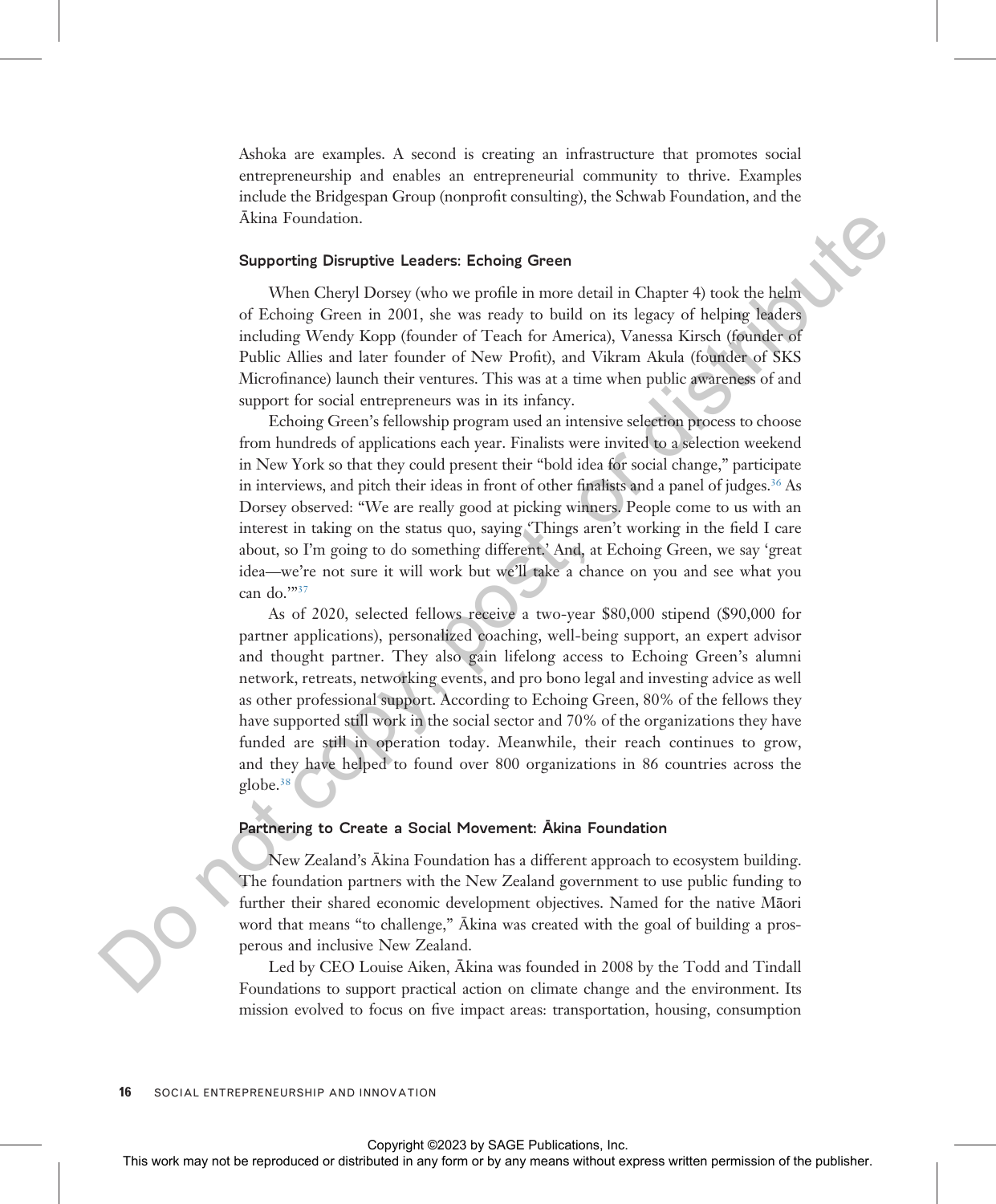and waste, land and ecosystems, and energy. Ākina's team also built an incubation model that supports a range of social enterprises and social entrepreneurs throughout the country. Over time, they saw that social enterprise could provide a powerful vehicle for driving transformation and change.

New Zealand is an island nation of 5 million people that regularly shows up as number 1 in the World Bank's Ease of Doing Business report. Despite its small size, it is well known for its tourism and education sectors, as well as its focus as a nation on environmental sustainability. Aitken joined Ākina in 2016, following a successful corporate career that included the management of the country's largest corporate social responsibility program. She also sits on the board of the Impact Enterprise Fund and on the National Advisory Board for Impact Investing Network Aotearoa New Zealand.

One of New Zealand's national priorities has been to build its economy with a focus on fostering a strong entrepreneurial sector. By partnering with the New Zealand government, Ākina has supported social innovation and entrepreneurship and together, they are helping to create the conditions for a thriving social enterprise sector in New Zealand. Ākina does this by promoting social enterprise contributions to the government's economic, social, and environmental goals and by working directly with entrepreneurs to test changes that would grow their ventures.

In 2014, New Zealand's government announced funding to expand Ākina's incubation and development services for high potential social enterprises across New Zealand. By 2018 they had been named as the strategic partner to the government in a three-year program to further develop the sector. Ākina's team worked with ventures to help build their capacity, define and report their impact, reduce legal barriers to growth, and increase their market opportunities as well as working with changemakers from Māori enterprises. As a close partner with the government, Ākina has gained the support they needed to grow both the infrastructure for and the national conversation on the social sector.

In 2017 Ākina, alongside partners, raised NZ\$8 million for New Zealand's first impact investment fund. Ākina made the choice to prioritize financial returns alongside impact returns. "There is a lot of philanthropy in New Zealand, and a lot of financially motivated investment in New Zealand, but less understanding that the outcome of both of these actions can be achieved with the same dollar. We, therefore, decided to make a finance first impact fund to help the financially motivated people understand they can generate strong returns as well as impact. As these investors become more familiar with impact, we hope that over time they show interest in investing in impact first funds while still receiving a financial return."<sup>39</sup> value of the interaction and controllation and change the reproduced or the reproduced or the reproduced or the reproduced or the reproduced or the reproduced or the reproduced or the reproduced in a statistic is to mean

Other ecosystem builders featured in this book include Ashoka (Chapter 1), MassChallenge (Chapter 3), Our Generation Speaks (Chapter 4), and the Greenlight Fund (Chapter 7).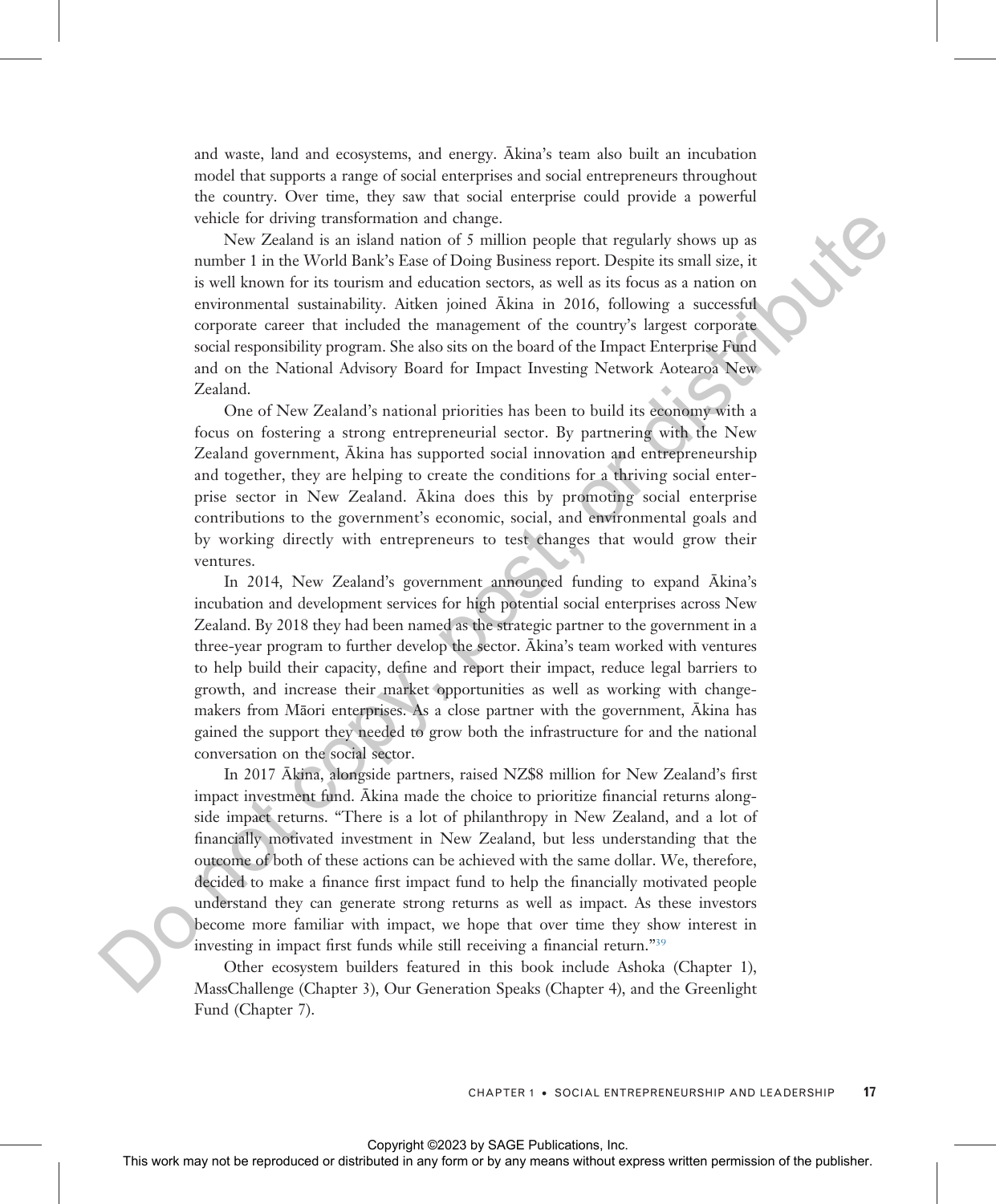#### Transitions Between Roles

Many people with great ideas and an obsession with solving a social problem do not initially see themselves as visionary social entrepreneurs. When Muhammed Yunus loaned \$27 to women to help them start ventures that would enable them and their families to escape poverty, he thought was solving in immediate problem, not creating a movement. But he was just getting started.

Social entrepreneurs often move between the innovator, scaler, and ecosystem builder roles. For example, Yunas started as an innovator, became a scaler, and ultimately became an ecosystem builder. Others find their passion in one category, like Ashoka founder Bill Drayton, who is profiled in this chapter. Drayton dedicated his career to building an ecosystem to support social entrepreneurship. Or consider Margaret Hall and John Simon, the cofounders of the Greenlight Fund. GreenLight operates as an ecosystem builder that helps nonprofit organizations scale. But in order to achieve this, the fund's founders needed to themselves be effective scalers, expanding GreenLight's presence to multiple cities to increase its impact.

As we discussed at the beginning of this chapter, there are multiple opportunities for those who want to make a difference in a mission-driven entrepreneurial organization. Founders are the people we think of first when we discuss entrepreneurial leaders and nearly all entrepreneurial ventures have an inspirational person at the helm that provides the external face of the organization. But many externally focused founders balance their efforts by collaborating with individuals who bring a critical internal management perspective. For example, while Our Generation Speaks (profiled in Chapter 4) was created by Ohad Elhelo, a founder with fundraising and external engagement capabilities, it is now run by Lobna Agbaria, an attorney and former fellow who both leads and ensures that the operations run smoothly to support future growth. After seven years at the helm of 99Degrees, Brenna Schneider (the subject of a short case in Chapter 8) was anxious to recruit an outstanding COO who would help to shepherd the next stage of growth. Cheryl Dorsey's work at Echoing Green would not have been as successful without the collaboration and organizational development work of Senior Vice President Lara Galinsky, and other internally focused contributors. When the rest may not be reproduced or distributed or distributed in a<br>may form or by any means with the results in any form or by any means with the publisher permission of the publisher or distributed in a<br>stributed in

Finally, while many aspiring social entrepreneurs are motivated to start their own ventures, they should consider whether society is better served by contributing their efforts to an existing venture. Playing a supporting role can help them learn how to be most effective when they strike out on their own. For example, Linda Rottenberg learned key skills while first volunteering to help Wendy Kopp recruit college seniors for startup Teach for America, and then by working with Bill Drayton at Ashoka. These experiences helped her develop her vision for Endeavor. Indeed, many aspiring private sector entrepreneurs piece together entrepreneurial apprenticeships using bootcamps, incubators, accelerators, mentors, and other resources to help them gain experience, establish networks, and hone their capabilities.<sup>[40](#page-29-0)</sup>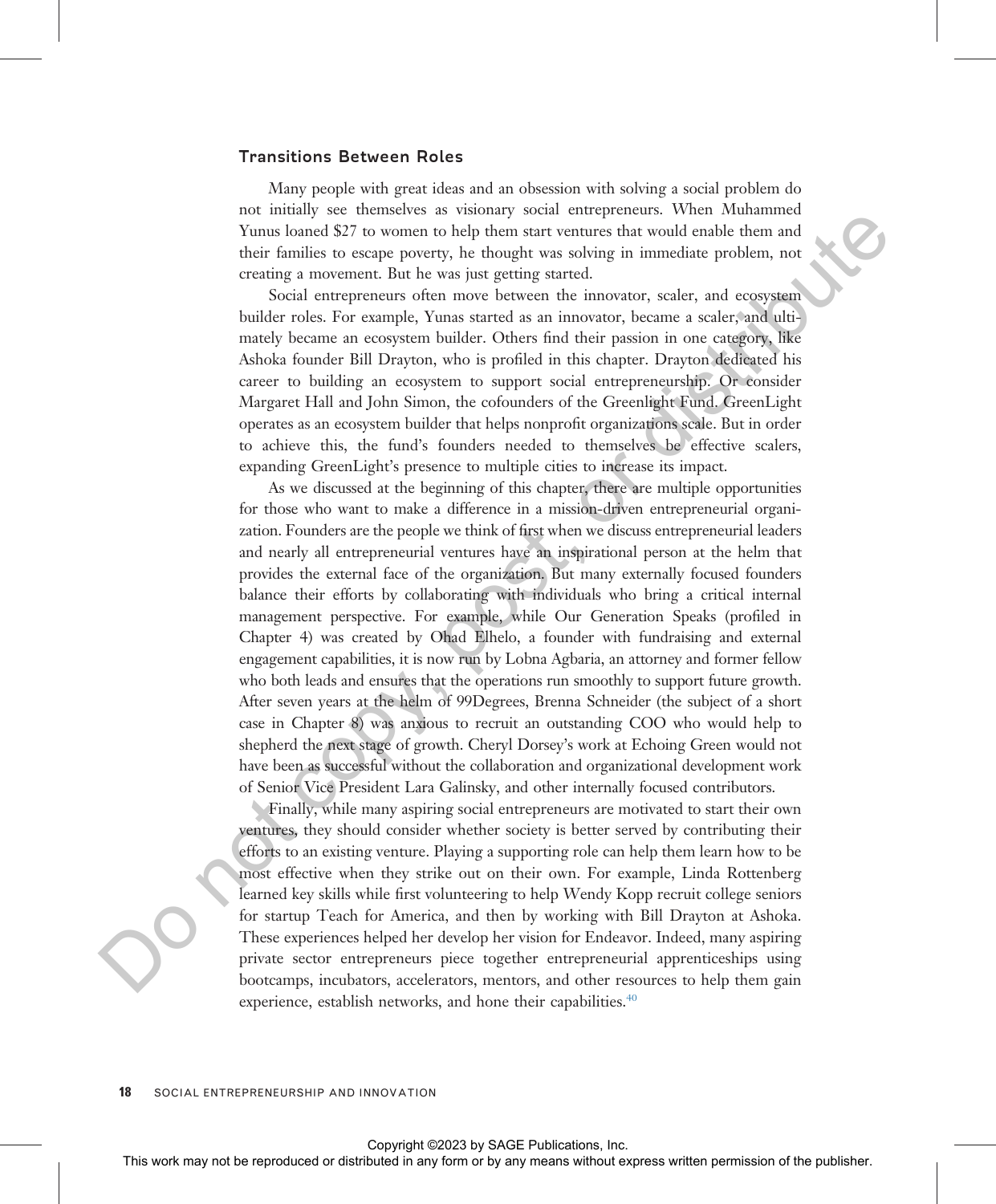#### FINDING YOUR NORTH STAR

#### A Few Key Questions

In his classic article "The Questions Every Entrepreneur Must Answer," Tufts University Professor and entrepreneurship scholar Amar Bhide lays out a few crucial questions that anyone who considers themselves an entrepreneur needs to be ready to address.<sup>41</sup>

We've added an additional question at the beginning aimed at social entrepreneurs: Am I truly committed to solving the social problem that I am targeting? Founding a new social venture requires a high level of persistence and flexibility, and aspiring mission-driven leaders should be confident that they and their stakeholders are willing and able to make the kinds of sacrifices required to move their forward.

The second question, posed by Bhide, is Where do I want to go? Aspiring entrepreneurs should carefully consider whether launching the proposed venture aligns with their personal goals. Many ventures are "all in" particularly during the start-up phase. Ventures that work in developing markets are usually ill-served by founders that are based elsewhere.

Bhide's next question is: How will I get there? Prospective founders should realistically consider whether their strategy is sound and whether their venture is likely to achieve a scale that will make their efforts worthwhile.

Finally, entrepreneurs should ask: *Can I do it?* For social entrepreneurs, answering this question requires a clear-eyed assessment of whether you have the right capabilities, network, and access to capital, as well as other key resources that may be needed. Evaluating the success (or lack of success) of similarly positioned social entrepreneurs can help to answer this question. Candid advice on this question from mentors is also invaluable.

#### Self-Assessment Options

As they consider entrepreneurship as a path, aspiring social entrepreneurs may want to consider two approaches to self-assessment. Luckily a few good thinkers have created some structures that can help.

Jim Collins, in his classic management book Good to Great, described what he called the "hedgehog" concept for organizations—the intersection between three intersecting circles, and then subsequently applied the idea to individuals. The first describes what you are deeply passionate about. The second involves finding what you can do uniquely well (he calls it what you are genetically encoded for). The third circle examines what you are engaged in that is of social or economic value.<sup>42</sup> In his chesic article "The Questions Every Europerateur Altast Answer," Tutta University from the response or distributed in a molecular Elish lays one a face entails of the entails of the publisher and the behaviour and

A related approach comes from the thousand-year-old Japanese concept of Ikigai, which translates to "a reason for being" or that which creates satisfaction and a sense of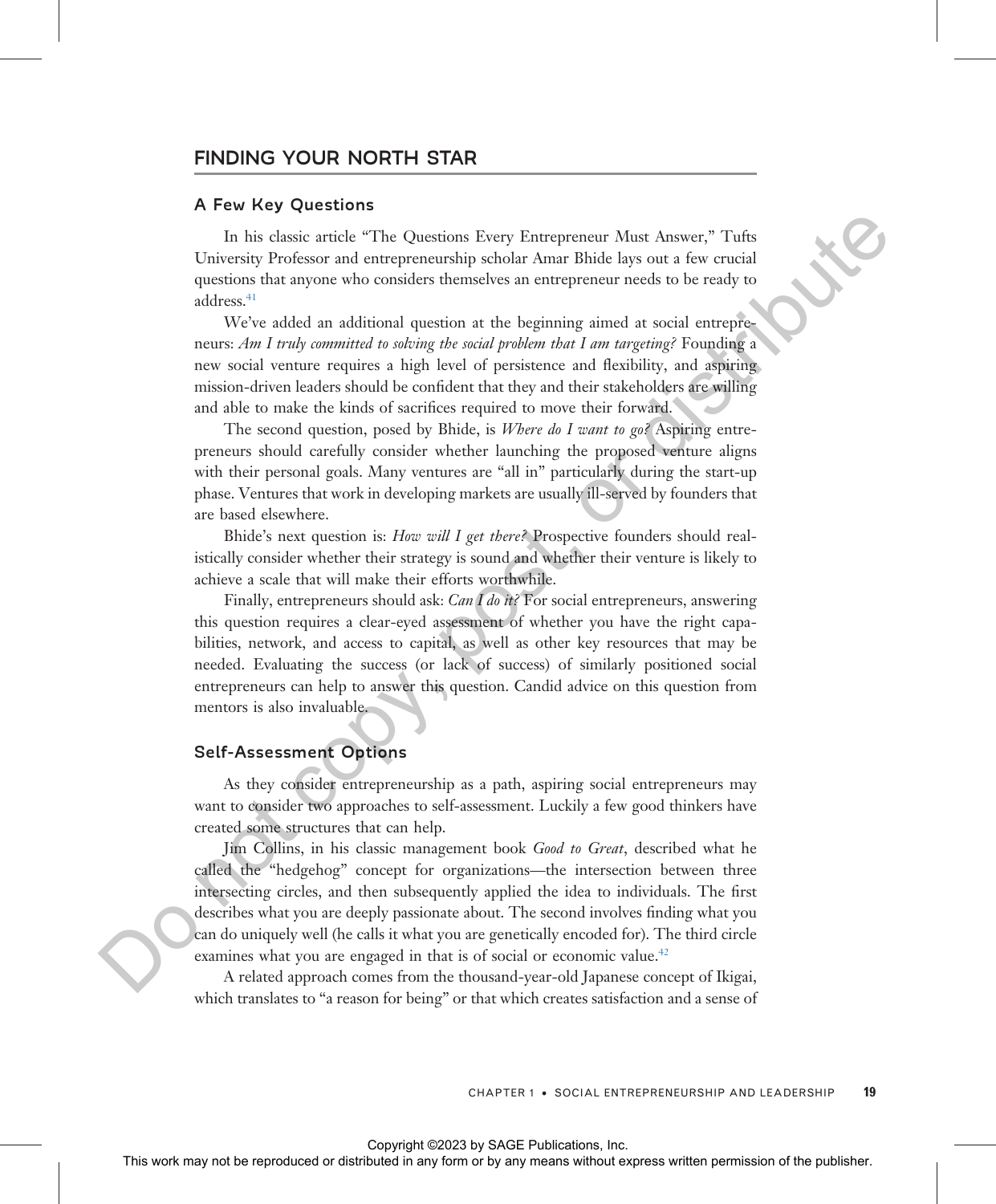meaning. An Ikigai diagram, illustrated below in [Figure 1.2,](#page-22-0) has four intersecting circles. Similar to the hedgehog concept, three circles involve defining that which you love, that which you are good at, and that which you can be paid for. The fourth circle is that which the world needs. In an exercise at the end of this chapter we use the Ikigai approach to help you develop a perspective on understanding your passion.

Finally, in their excellent Harvard Business Review article, "From Purpose to Impact," authors Nick Craig and Scott Snook offer advice for determining your leadership purpose and translating it into action. They recommend mining your life story for themes. A few questions they urge readers to consider are what you enjoyed doing as a child, what challenging experiences have shaped you, and what you enjoy doing now. They advise crafting a clear statement of your leadership purpose and envisioning the impact you can have.<sup>43</sup> Such as the represent of the representation of the results of the results of the representation of the results of the results of the results of the results of the publisher permission of the publisher and the publisher an

Founding or contributing to an entrepreneurial social venture requires a high level of dedication, persistence, and flexibility, and aspiring mission-driven leaders should be confident about moving a venture forward. Or to take another piece of advice from Craig and Snook: "Clarify your purpose, and put it to work."<sup>44</sup>

20 SOCIAL ENTREPRENEURSHIP AND INNOVATION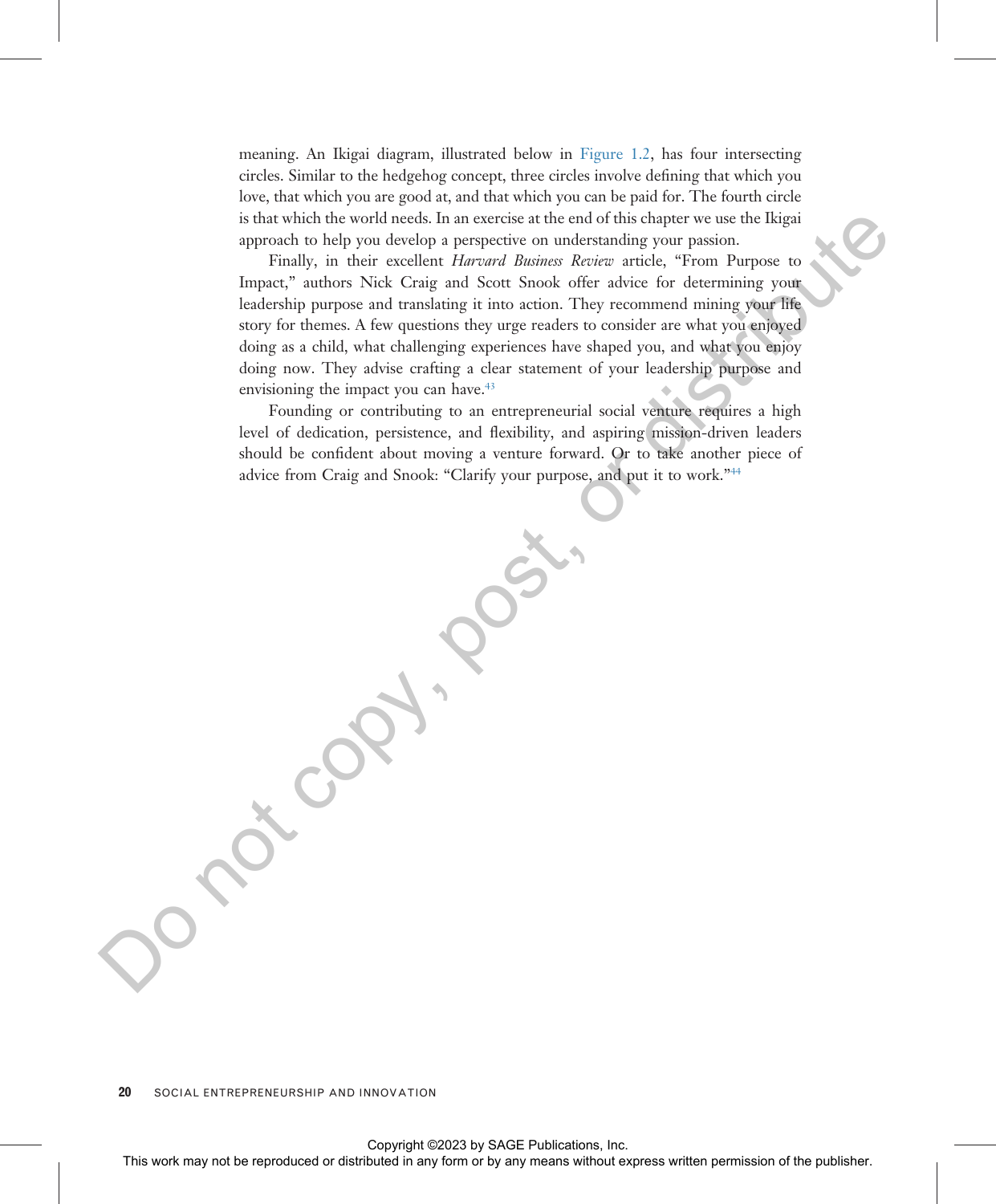#### CHAPTER SUMMARY

Aspiring entrepreneurs benefit from the work of earlier leaders in the field. As scientist Isaac Newton wrote in 1675, "If I have seen further, it is by standing on the shoulders of giants."

The same is true for social entrepreneurs. Today's social entrepreneurs are able to follow in the footsteps of visionaries like Muhammad Yunus, William Drayton, Linda Rottenberg, and countless others to establish ventures that can change the world.

While there is no single, innate personality characteristic that defines social entrepreneurs, a number of characteristics have been found in successful entrepreneurs such as courage, adaptability, opportunity obsession, and an unwavering focus on creating a positive benefit for society. These individuals can often be classified as one of three different types of social entrepreneur: inventors, scalers, and ecosystem builders. Inventors like Doug Rausch of Daily Table can be identified by their interest in creating something new that solves a persistent social problem. Scalers like John Rice, CEO of Management Leaders for Tomorrow, are entrepreneurs who take a socially beneficial innovation and grow it to expand impact. Ecosystem builders like Cheryl Dorsey of Echoing Green are individuals and organizations that create infrastructure to enable entrepreneurs and the initiatives they create to be more successful. For new ventures, it is possible to either move between categories or find your passion in just one. Face More is the reproduced or distributed in any form of the results of the same is the state of the results of the same is the state or distributed in a state of the results with the results were also the results with t

There are also multiple ways to contribute to a mission-driven entrepreneurial organization. While founders are often the individuals we think of first because they are the venture's external-face, other roles are also crucial. Execution-focused managers contribute by concentrating on making the venture efficient and ecosystem developers accelerate social entrepreneurship but do not themselves aspire to be entrepreneurs.

Before getting started with your social venture, remember there are a few questions you should ask yourself. Consider first if you know your objectives and are truly committed to the issue at hand. Founding a new social venture requires a high level of dedication, persistence and flexibility, and aspiring mission-driven leaders should be confident that they and their stakeholders are willing and able to make the kinds of sacrifices required to move it forward.

And if you are—we hope you enjoy the journey!

#### KEY TERMS

**Dissemination**: the ability to spread a product or idea beyond the initial bounds of its conception.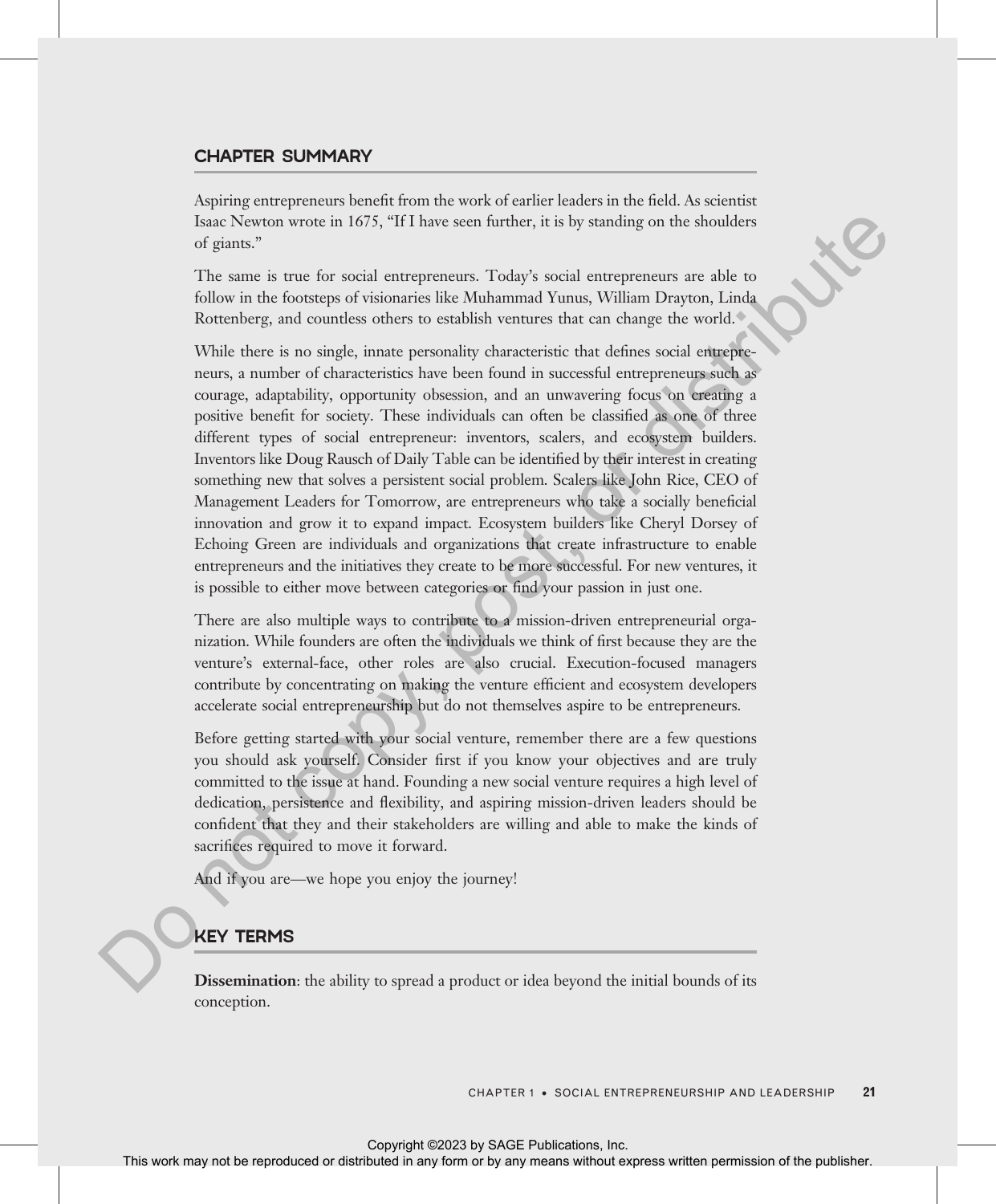Ecosystem builders: individuals and organizations that create infrastructure to enable entrepreneurs and the initiatives they create to be more successful.

Environmental, social and governance (ESG): uses criteria that extend beyond profit to evaluate potential investments. The measures examine an organization's relationships with other organizations, pay structure, environmental impact, social benefits provided, and protection of shareholder rights.

Innovation: the process of seeing dysfunction or inefficiency in society that can be solved by using a new or unique solution and doing so.

Replication: the duplication of a certain service, venture, or product.

Scalers: entrepreneurs who take a socially beneficial innovation and grow it to expand impact.

Scope: what is covered or not covered by a venture or service.

Social activism: intended to influence others to action, but not create value through entrepreneurship.

Social service: actions or ventures that have social benefits but is not designed to scale.

Stakeholder capitalism: describes a corporate orientation to serve the interests of multiple stakeholders, including shareholders, employees, suppliers, and the communities they operate in. Rather than maximizing shareholder value, the intent is to enhance long-term value for a variety of stakeholders. From the representation or distributed in the reproduced or distributed in any form or distributed in any form or by any means with the publisher stributed in any form or by any means with the publisher. The publisher is

**Triple bottom line:** the idea that companies should also measure environmental and social benefits rather than simply pursuing profits (the traditional bottom line for companies).

#### IN-CLASS EXERCISES

#### Exercise 1.1: Defining Your Entrepreneurial Purpose

(Estimated time: 20–30 minutes)

#### Purpose

Social entrepreneurs can focus their energy by inventorying their skills, interests, and intended impact to better define their purpose.

#### Preparation

Provide a blank copy of the template in Figure 1.2 for each student.

#### Process

1. Individually, each student takes 5 minutes to answer the four questions in the template.

2. Break into groups of 3–5 students.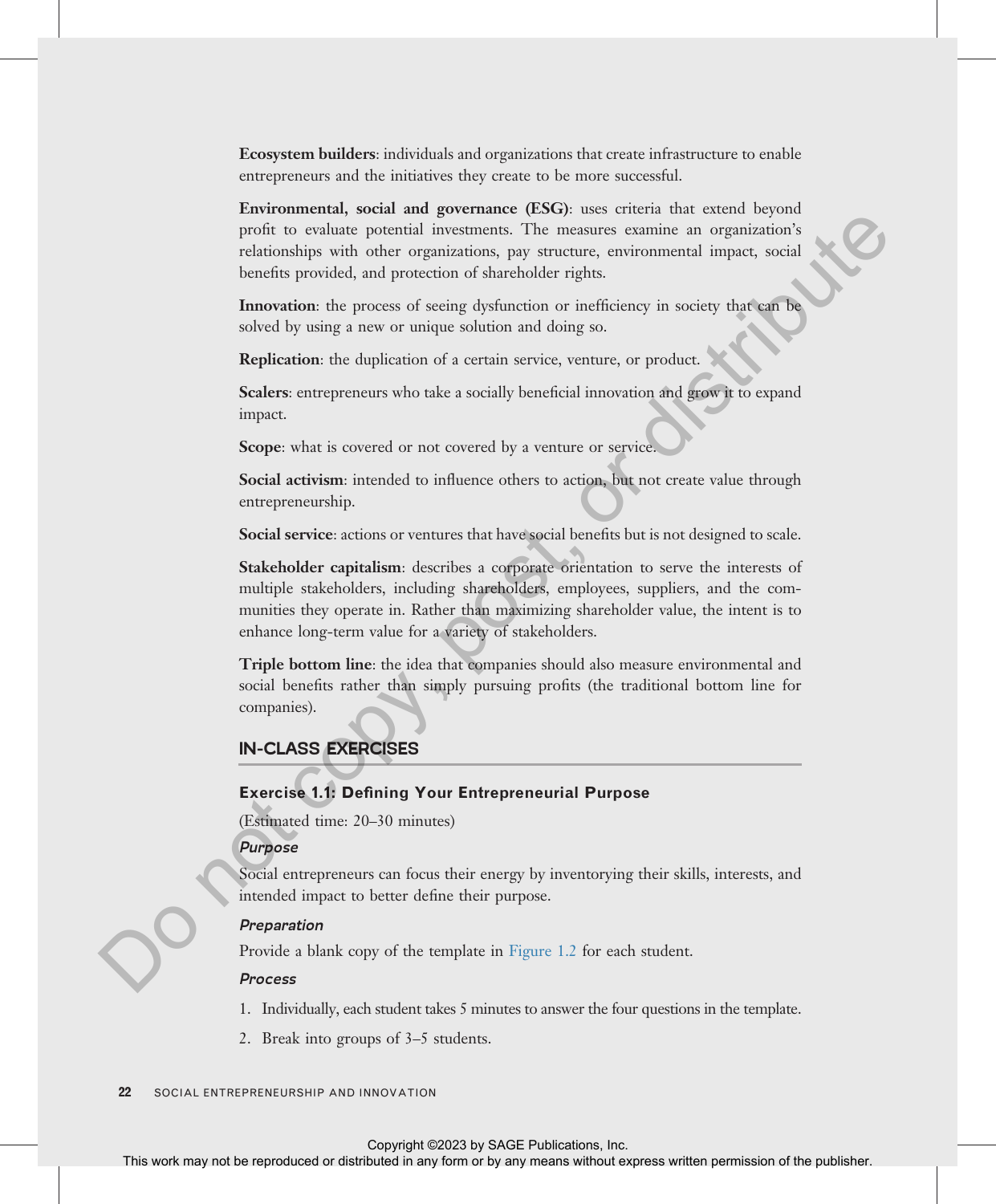- 3. Each participant presents the results of their analysis. Others in their group ask questions to help the presenter refine their ideas. Assign one person to summarize the results and report back to the class. (That person should verify whether or not results should be presented anonymously.)
- 4. Class debrief: After returning to class, the designated reporters for each group summarizes their discussion for the class:
	- Where were there points of similarity?
	- Where did differences exist?
	- · What unique learnings/insights did you note about yourself and your purpose?
- 5. If time allows, a few volunteers can present their self-assessments to the class.

#### Alternate Approach: Pre-class Assignment

Use as a pre-class activity. Students complete the template and post their results on a shared site prior to class.

<span id="page-22-0"></span>

Source: Adapted from Ikigai by Bodor, D., & van Deurzen, E. (2015). Wikimedia commons. Retrieved from https://commons. wikimedia.org/wiki/File:Ikigai-EN-optimized-PNG.png. CC-BY-SA 4.0.

CHAPTER 1 · SOCIAL ENTREPRENEURSHIP AND LEADERSHIP 23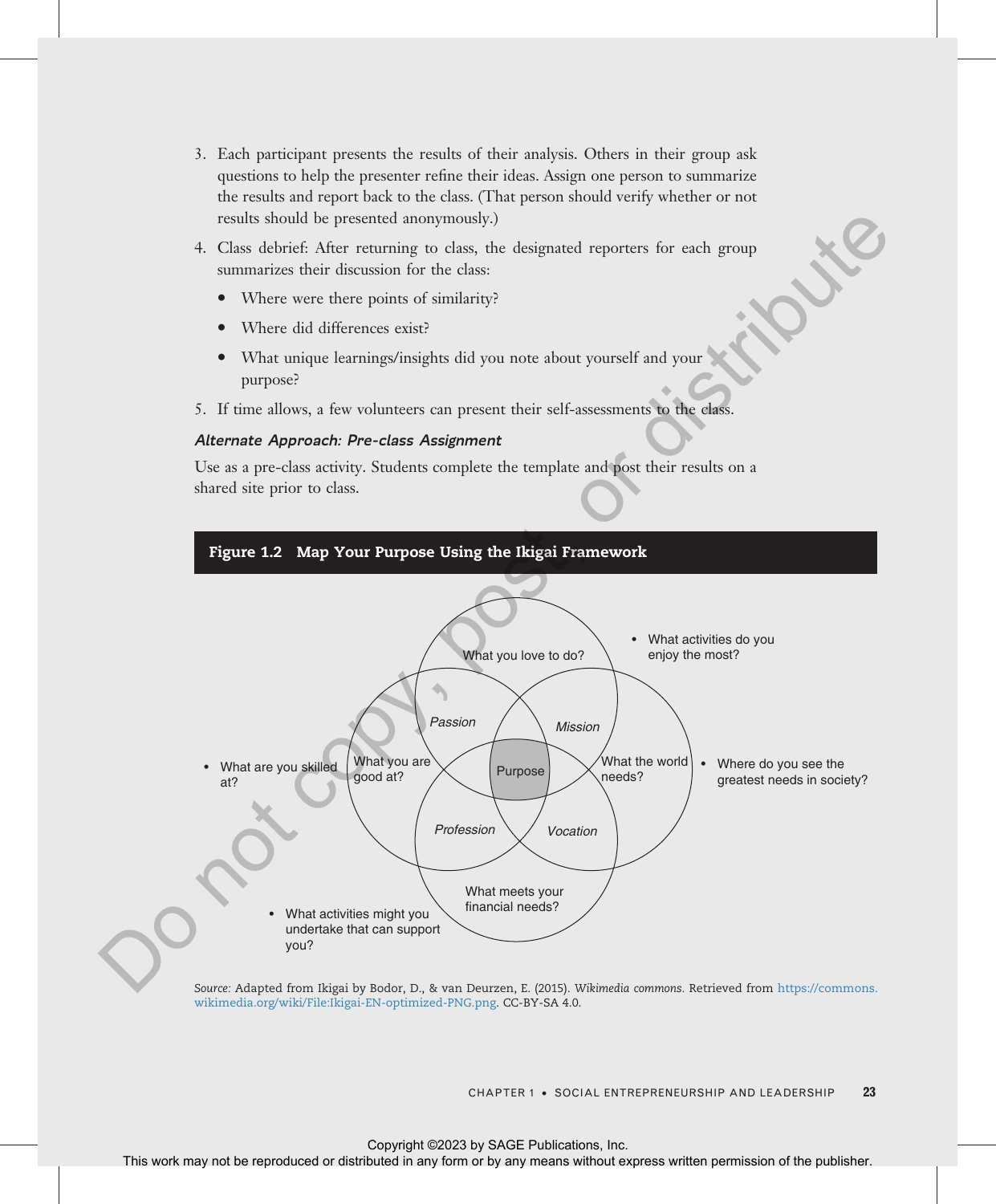#### Exercise 1.2: Entrepreneurial Leadership Self-Assessment

(Estimated time: 20–30 minutes)

#### Purpose

#### Preparation

#### Process

- 1. Individually, take 5 minutes to answer the questions in the template.
- 2. Break into groups of 3–5 students.

| <b>Purpose</b>                                                                                                                                                                                                                                                                                                                                                                                                                             |                 |
|--------------------------------------------------------------------------------------------------------------------------------------------------------------------------------------------------------------------------------------------------------------------------------------------------------------------------------------------------------------------------------------------------------------------------------------------|-----------------|
| Forward-thinking social entrepreneurs should rigorously assess their motives<br>and realistically assess their assets and capabilities to increase their probability of<br>success.                                                                                                                                                                                                                                                        |                 |
| Preparation                                                                                                                                                                                                                                                                                                                                                                                                                                |                 |
| Have blank copies of Table 1.1 below.                                                                                                                                                                                                                                                                                                                                                                                                      |                 |
|                                                                                                                                                                                                                                                                                                                                                                                                                                            |                 |
| <b>Process</b>                                                                                                                                                                                                                                                                                                                                                                                                                             |                 |
| 1. Individually, take 5 minutes to answer the questions in the template.                                                                                                                                                                                                                                                                                                                                                                   |                 |
| 2. Break into groups of 3–5 students.                                                                                                                                                                                                                                                                                                                                                                                                      |                 |
| Table 1.1 Entrepreneurial Leadership Self-Assessment                                                                                                                                                                                                                                                                                                                                                                                       |                 |
| Question                                                                                                                                                                                                                                                                                                                                                                                                                                   | <b>Response</b> |
| Part 1: Answer the following three<br>questions:                                                                                                                                                                                                                                                                                                                                                                                           |                 |
| Do I see myself as a leader or a manager?<br>Why? How has as this been consistent<br>with my past experience?<br>Do I like to play an internal or external role?<br>Why? How has this been consistent with<br>my past experience?<br>What are my motivations for becoming a<br>social entrepreneur?                                                                                                                                        |                 |
| Part 2: Answer the following four<br>questions:                                                                                                                                                                                                                                                                                                                                                                                            |                 |
| Am I truly committed to the social problem I<br>am trying to solve?<br>Does starting a venture to address it align<br>with my personal goals?<br>Am I being realistic about the scale of the<br>proposed venture? Will it make enough of<br>a difference to be worth of my efforts?<br>Do I have (or can I secure) the right<br>resources including my capabilities,<br>access to capital, access to networks, and<br>other key resources? |                 |
| 24<br>SOCIAL ENTREPRENEURSHIP AND INNOVATION                                                                                                                                                                                                                                                                                                                                                                                               |                 |
| Copyright ©2023 by SAGE Publications, Inc.<br>This work may not be reproduced or distributed in any form or by any means without express written permission of the publisher.                                                                                                                                                                                                                                                              |                 |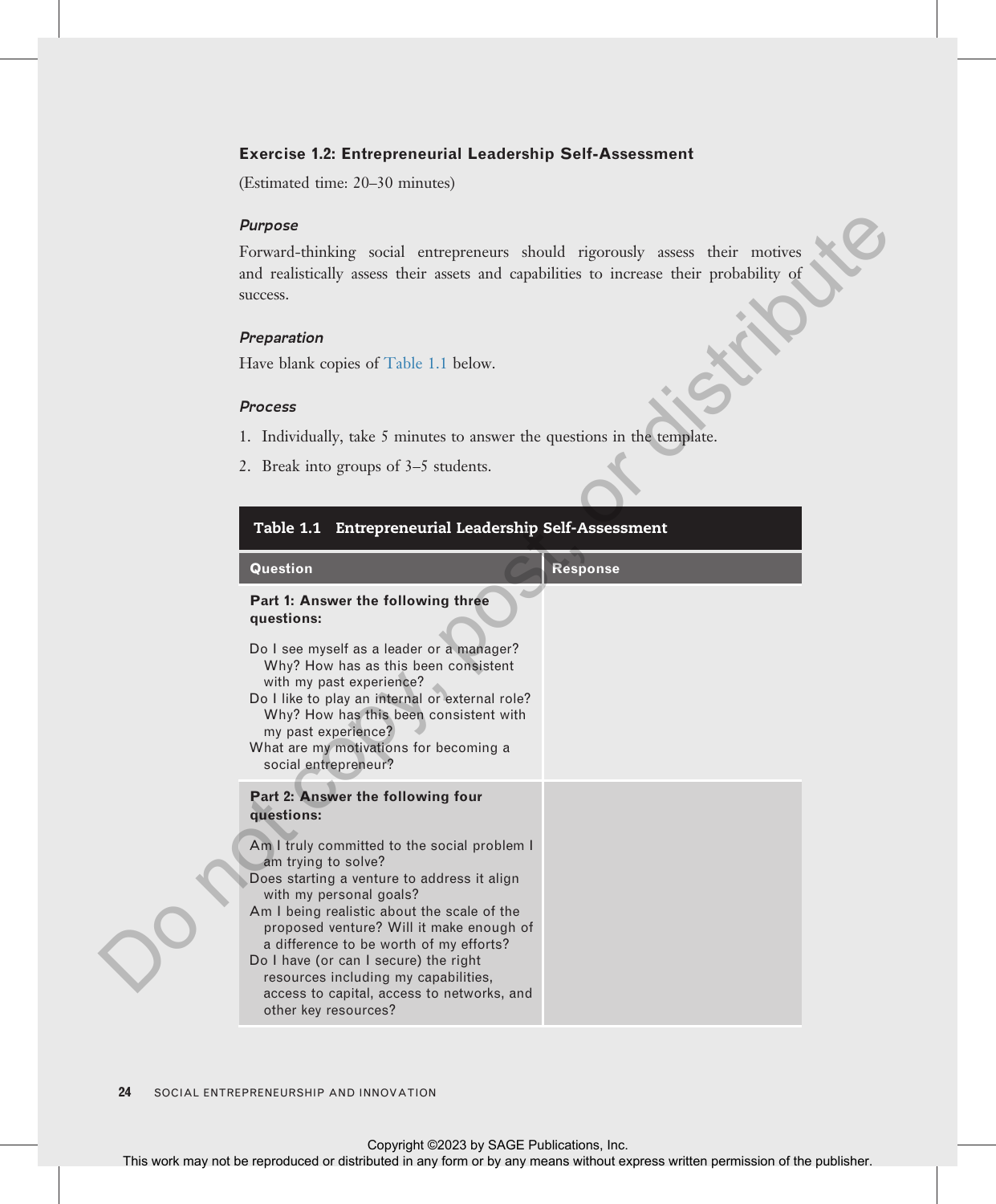- 3. Each participant presents the results of their self-assessment. Others in their group should ask questions to probe each presenter's logic. (Assign one person to summarize the results and report back to the class. That person should verify whether or not results should be presented anonymously or with attribution.)
- 4. Class debrief: After returning to class, the designated reporters for each group (or volunteers, as time allows) takes  $\sim$ 3 minutes to present summary results to the class, touching on the group members' answers, questions that were raised, and overall themes.
- 5. Post-class: Individually, continue to consider the questions and evaluate what this implies for the future.

# SHORT CASE: LINDA ROTTENBERG—SUPPORTING HIGH-IMPACT ENTREPRENEURS AT ENDEAVOR

Linda Rottenberg has been described as an "Innovator for the 21st Century" by Time magazine, as one of "America's Best Leaders" by US News, and as "The Entrepreneur Whisperer" by ABC and National Public Radio. A high-energy, hands-on social entrepreneur, she is the cofounder of New York City–based Endeavor, a global organization that enables economic growth by supporting high potential entrepreneurs.

The concept for Endeavor grew out of a meeting between Linda Rottenberg and serial entrepreneur Peter Kellner in early 1997. At the time, Rottenberg was working in Latin America where she was leading a Southern Cone expansion strategy for Ashoka. In 2017, she met Kellner, a private sector entrepreneur and emerging markets investor, during a Harvard Business School recruiting trip. They immediately recognized their shared interest in supporting entrepreneurs in emerging markets and through their conversations concluded that in multiple countries many entrepreneurs have enormous potential but lack the support systems to launch and grow their ventures. After sketching out the initial concept and overcoming initial skepticism from family and friends, Rottenberg and Kellner set out to create Endeavor. As she explained the concept to prospective stakeholders, Rottenberg became known as la Chica Loca (the crazy girl), for insisting that high-impact entrepreneurs exist in emerging and developing markets. 1976) variable that the reproduced and the presented anony model or with the solution of the reproduced or distributed in the reproduced or the reproduced in the reproduced or the publisher. The publisher of the publishe

Endeavor is a nonprofit organization that creates economic growth by finding and supporting high-impact for-profit entrepreneurs. Rottenberg launched its first local offices in 1997 in Chile and Argentina and by 2001 Endeavor was operating in five countries in Latin America—having added Brazil, Mexico, and Uruguay. The organization provides support by identifying and nurturing high-impact entrepreneurs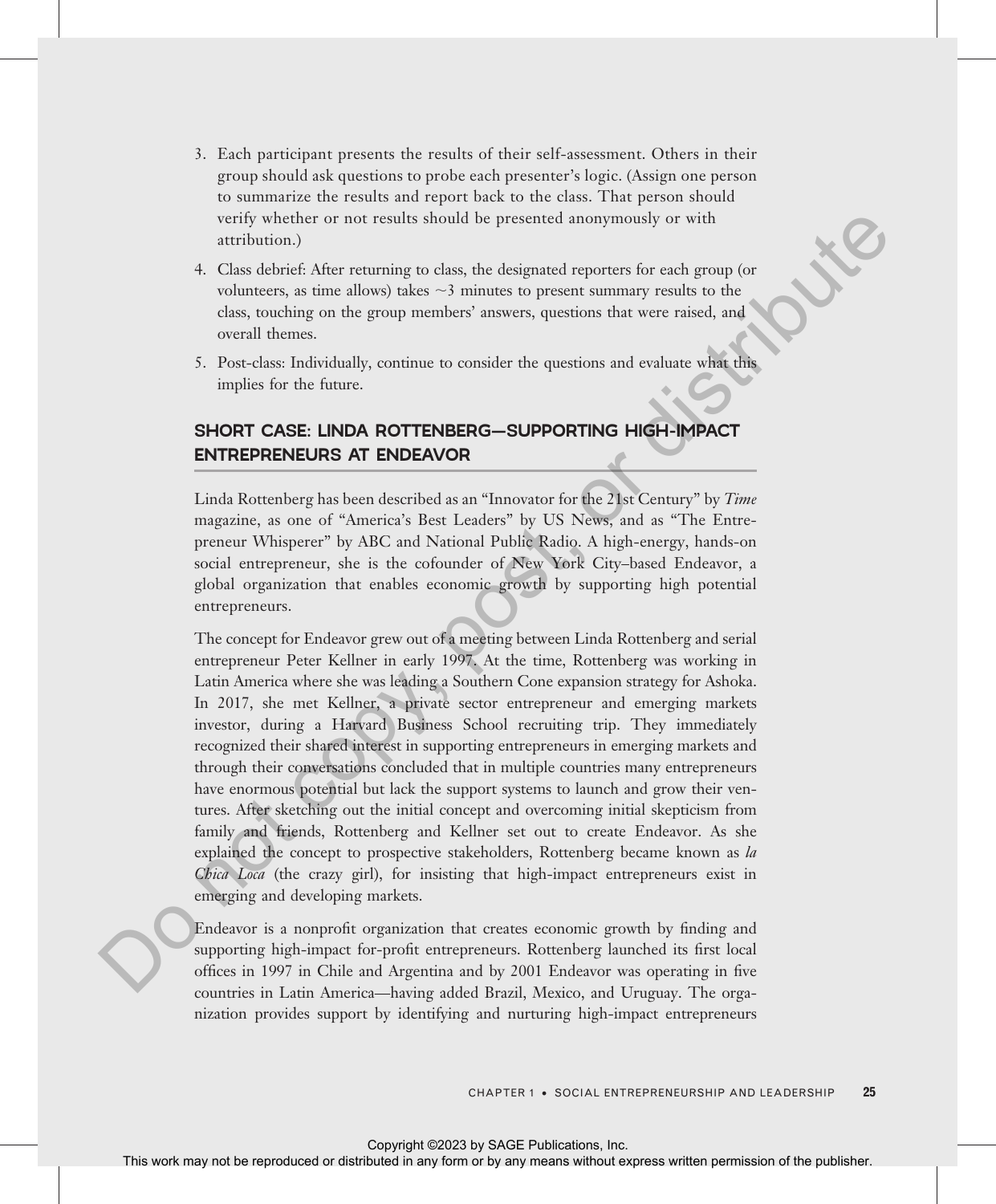through a highly competitive selection process. One of Endeavor's early picks was Wences Caseres. Caseres was the son of an Argentinian sheep rancher. During college, he experimented with founding various ventures and decided to create a financial services portal called Patagon. When he first met Rottenberg, he had been turned down by 33 investors as he looked for expansion capital. Endeavor bet on Caseres' vision for Patagon, selecting him out of hundreds of applicants. After participating in Endeavor's mentoring program, he learned how to create a business plan and raise capital. Less than five years later, Patagon was acquired by Banco Santader for \$750 million. Caseres became a role model for aspiring entrepreneurs in Argentina and stepped up to serve on the Endeavor board.

Of the  $50,000+$  entrepreneurs screened since 1997, fewer than 3% have been selected as official Endeavor Entrepreneurs.45 But Endeavor's promotion of entrepreneurship does not stop with selection: Rottenberg believes that it is also important to create a cultural narrative on the necessity of understanding entrepreneurship in the countries the team works in. To do this, Endeavor trains journalists in emerging markets on how to cover stories related to innovation and startups. Endeavor has also assisted in the creation of over 170 case studies centered on their entrepreneurs that are taught in business programs around the world.<sup>46</sup>

Throughout its existence, Endeavor's focus has primarily been on high-impact entrepreneurs. According to Rottenberg, "We noticed that there was a huge gap for entrepreneurs in what we call the missing middle."<sup>47</sup> Traditional sources of funding such as loans and venture capital were only available to connected or wealthy founders, while microfinance was typically reserved for poorer individuals. "No one was focusing on creating a middle class…We began to consider whether you could transform and build strong economies by providing high growth companies and high impact entrepreneurs the support they needed to compete in a global economy."<sup>48</sup> In her New York Times bestselling book Crazy is a Compliment: The Power of Zigging When Everyone Else Zags, Rottenberg describes high-impact entrepreneurs as "individuals with the biggest ideas, the likeliest potential to build businesses that matter and the greatest ability to inspire others."<sup>49</sup> solving spectral calcular Paragona. When it is not experiment or the local translation or the representation of the representation of the publisher of the publisher of the publisher. Change the symptom is learned by any c

Each Endeavor country has its own office, which is organized as a separate nonprofit entity with its own local leadership and board. Each office is financed by donations from local business leaders and benefactors. The global office provides connections between them, supports expansion, and develops cross-country initiatives. The Endeavor network concentrates on creating five different types of capital: financial capital, human capital, intellectual capital (nearly 1,500 patents or patent applications have been filed by Endeavor Entrepreneurs since 1997), social capital (including mentoring and advising), and cultural capital (including media mentions, business awards, events, and university partnerships).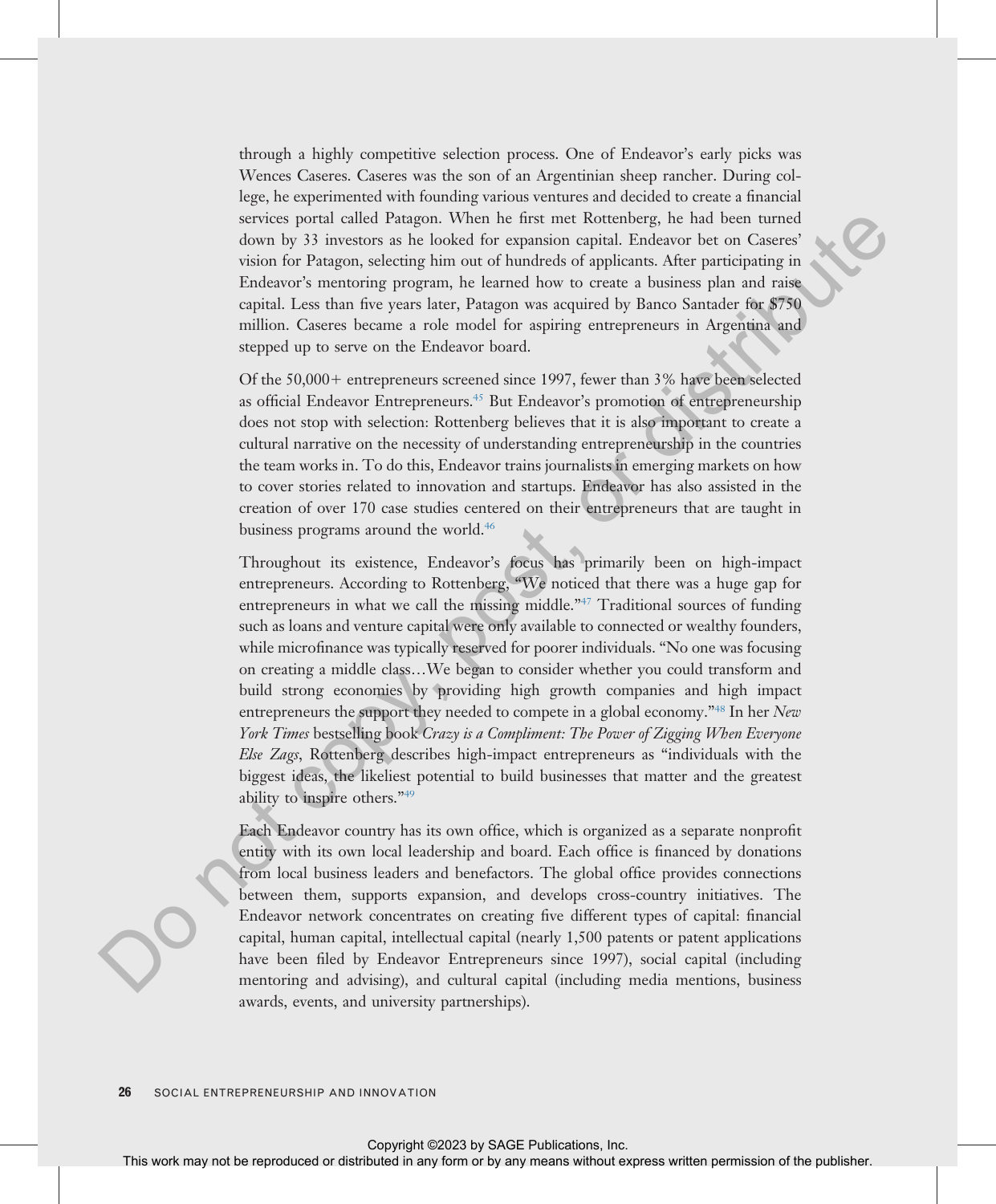Today, Endeavor has established a presence in nearly 40 markets across Latin America, Asia, Africa, the Middle East, and underserved areas of Europe and the United States. As of 2020, Endeavor companies were generating \$24B in annual revenues and had created 4.1 million jobs.<sup>50</sup>

Endeavor has augmented its work supporting entrepreneurs by creating investment funds, using its extensive knowledge of what makes new ventures successful. In 2010, Endeavor began to raise donations for its first proof of the concept, Endeavor Catalyst Philanthropy, using tax-deductible charitable donations. For Endeavor, the returns became an important source of operating funds; while its country offices were largely self-supporting, it was challenging to raise funds for their headquarters and for global operations. The investment fund was a huge success, returning seven times its initial capitalization (L. Rottenberg, personal interview, November 25, 2020).

In 2013, Endeavor launched Endeavor Catalyst I with a different model. Upon exit, the fund would distribute 20% of the upside to private investors, and the balance would support Endeavor. In 2020, Endeavor announced the final closing of its third fund, Endeavor Catalyst III. Seeking to treat the investors more like partners, the fund used a 50/50 return structure. Since launching Endeavor Catalyst in 2012, the fund has invested in more than 150 Endeavor Entrepreneur-led companies across 30 different markets.51 "Within the Endeavor Global Board there was an increasing recognition that Endeavor was evolving toward a new 'hybrid' business model with a nonprofit mission and an increasingly for-profit sustainable funding model."<sup>52</sup>

According to Rottenberg, "Reaching \$250M in assets under management is an amazing milestone…When we created Endeavor Catalyst eight years ago, we had a big dream: to build the world's most founder-friendly investment fund that could be truly of, by and for entrepreneurs. Today, we are well on our way to making that dream a reality!"<sup>53</sup> Investing follow-on capital vs. early-stage venture capital also meant that Endeavor was not crowding out other investors in the market.

Rottenberg's personal motto is "go big or go home," so it is not surprising that she has been working on an even bigger vision. She had noticed that the highest impact Endeavor Entrepreneurs often outgrew support networks in their home countries and needed global role models and a network of true peers in order to meet their full potential. In April 2018, with support from JP Morgan and Silicon Valley Bank, Endeavor launched a new initiative to provide tailored support to the entrepreneurs that are leading the fastest-growing companies in its global ecosystem. Rottenberg called these founders Endeavor Outliers. Endeavor Entrepreneurs with over \$100 million in annual revenues and growth rates of 25% or more were qualified to be part of this group. They received leadership development support from Endeavor Global and peer-to-peer coaching to enable them to multiply their impact—not only within their local ecosystems but also across Endeavor's global ecosystem. EVEN as that contact simulation (b) and interest to both contact in any versus secrected or distributed or distributed in any versus secrected in 2010, The means were versus with the publisher and the publisher. The Eucli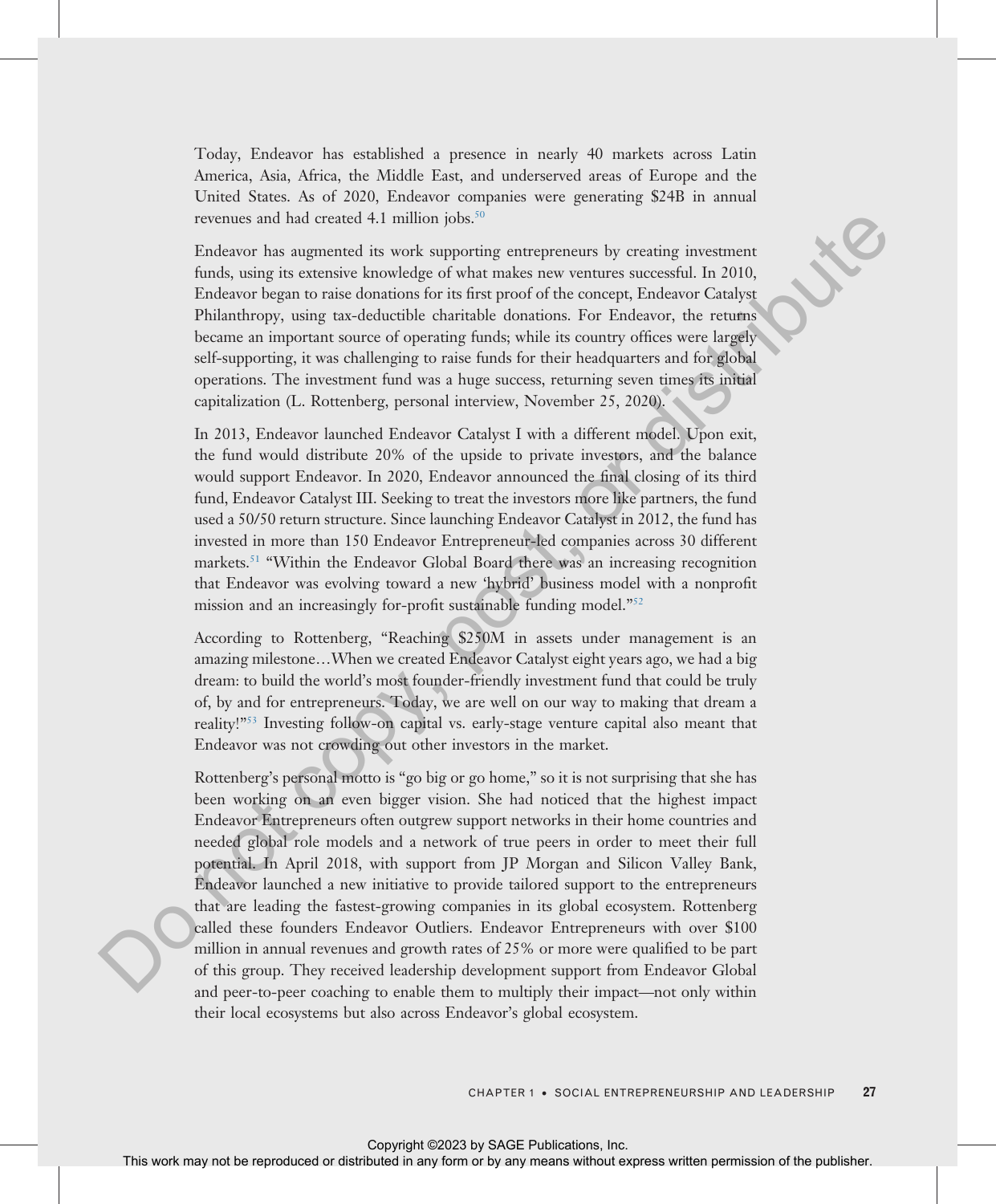Rottenberg also had her eye on a group of "Emerging Outliers," founders of companies that have  $$20M+$  in revenue and revenue growth rates of over 75% per year. If they continue their trajectories, they will soon be in the outlier category. For both groups, she sees a "virtuous circle" where, in addition to supporting the entrepreneurs, Endeavor also learns even more about what it takes to create high-impact ventures, which further informs its selection and support processes (L. Rottenberg, personal interview, November 25, 2020).

<span id="page-27-0"></span>Rottenberg is enthusiastic about the future of global entrepreneurship. She believes that the majority of problems are best solved by private sector solutions and observes that the problems entrepreneurs are creating solutions for—using technologyenabled innovation in areas as diverse as finance, medicine, and education—are making the world a much better place. She also sees entrepreneurs in emerging global markets—like Argentina and Lebanon—as having a built-in advantage. Since they created their initial ventures in markets that experienced a high level of volatility, they are in a favorable position to create solutions in developed markets which are now experiencing unprecedented rapid changes. "The COVID pandemic showed us how fragile many businesses are, and it is developing market entrepreneurs with their bias towards agility that will have the greatest potential to be successful in the future" (L. Rottenberg, personal interview, November 25, 2020). Express this work and the result in any means with the controlline the component or bereat in any form or between the selections, we are the selections, we are the selections, when the representation in any form or betwee

#### Discussion Questions

- 1. What do you think has made Endeavor so successful?
- 2. What is your perspective on Rottenberg as a leader? How did she innovate?
- 3. Do you support the concept of supporting high-impact entrepreneurs? Why do you think Endeavor has concentrated in this area?
- 4. Why do you think Rottenberg launched Endeavor's investment funds? How does it contribute to their mission?
- 5. What can Endeavor learn from the Outliers? In Rottenberg's shoes how would you capitalize on this network?

# NOTES

- 1. Martin, R. L., & Osberg, S. (2007). Social entrepreneurship: The case for definition. Stanford Social Innovation Review, 5(28).
- 2. Eisenmann, T. R. (2013). Entrepreneurship: A working definition. Harvard Business Review Blog Post. Retrieved from https://hbr.org/2013/01/what-is-entrepreneurship.
- 3. Dees, J. G. (2001). The meaning of "social entrepreneurship". Retrieved from https:// [centers.fuqua.duke.edu/case/wpcontent/uploads/sites/7/2015/03/Article\\_Dees\\_Meaningof](https://centers.fuqua.duke.edu/case/wpcontent/uploads/sites/7/2015/03/Article_Dees_MeaningofSocialEntrepreneurship_2001.pdf) [SocialEntrepreneurship\\_2001.pdf.](https://centers.fuqua.duke.edu/case/wpcontent/uploads/sites/7/2015/03/Article_Dees_MeaningofSocialEntrepreneurship_2001.pdf)

28 SOCIAL ENTREPRENEURSHIP AND INNOVATION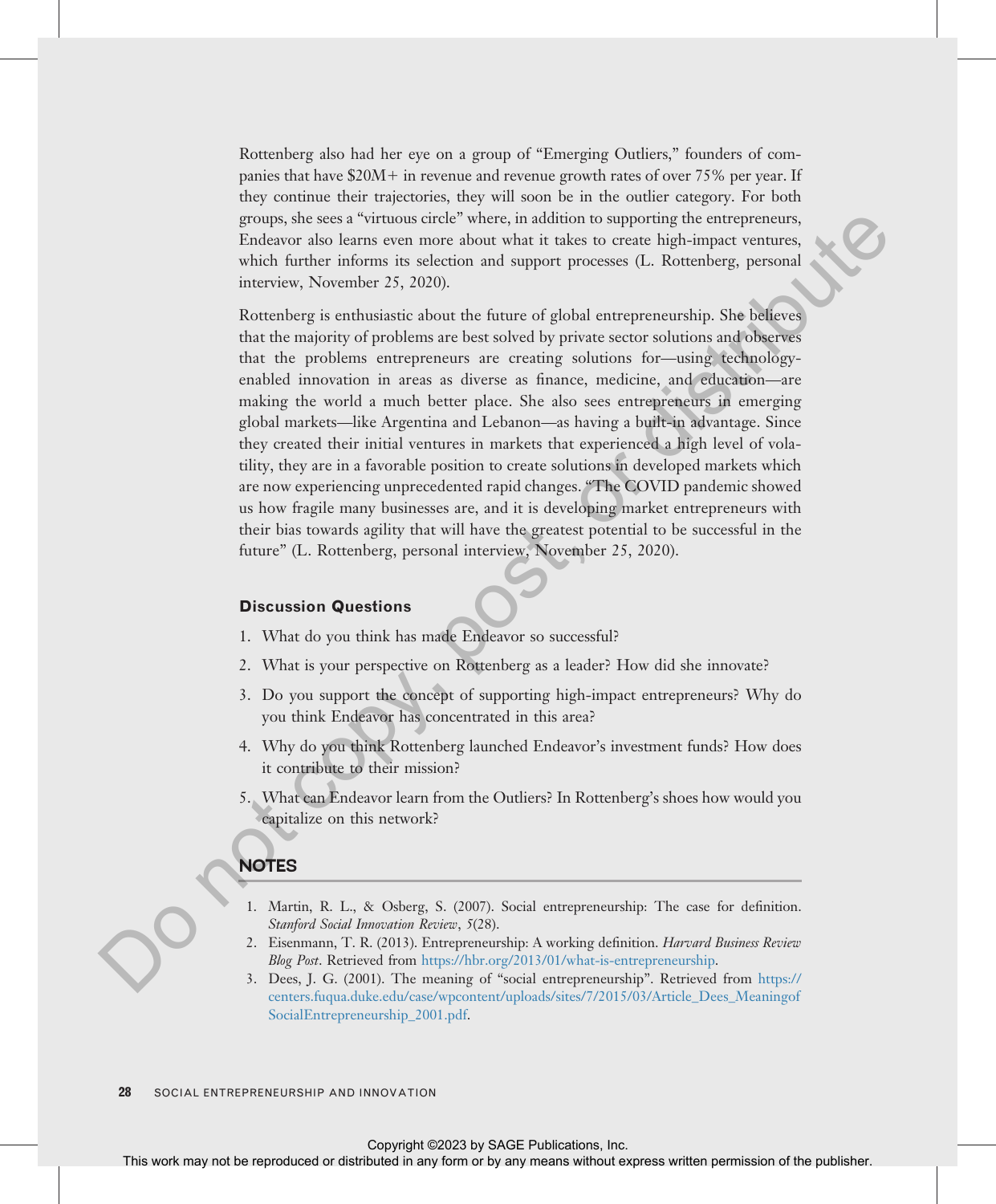- 4. Martin, R. L., & Osberg, S. (2007). Social entrepreneurship: The case for definition. Stanford Social Innovation Review, 5(28).
- 5. Ibid.
- 6. Dees, J. G. (2001). The meaning of "social entrepreneurship". . Retrieved from [https://](https://centers.fuqua.duke.edu/case/wpcontent/uploads/sites/7/2015/03/Article_Dees_MeaningofSocialEntrepreneurship_2001.pdf) centers.fuqua.duke.edu/case/wpcontent/uploads/sites/7/2015/03/Article\_Dees\_Meaningof SocialEntrepreneurship\_2001.pdf.
- 7. TEDx Vienna. (2012, January 18). A history of microfinance. [Video]. YouTube. Retrieved from https://www.youtube.com/watch?v=6UCuWxWiMaQ.
- 8. Yunus, M. (2016, May 13). Grameen Bank [Carlson strategy class visit]. Waltham, MA: Brandeis University.
- 9. Seibel, H. D. (2003). History matters in microfinance. Small Enterprise Development An International Journal of Microfinance and Business Development, 14(2), 10–12.
- 11. Yunus, M. (2016, May 13). Grameen Bank [Carlson strategy class visit]. Waltham, MA: Brandeis University.
- 12. TEDx Vienna. (2012, January 18). A history of microfinance. [Video]. YouTube. Retrieved from https://www.youtube.com/watch?v=6UCuWxWiMaQ.
- <span id="page-28-0"></span>13. Gehrke, M. (2013, April 29). Muhammad Yunus: 'Put poverty in the museum'. DW. Retrieved from [https://www.dw.com/en/muhammad-yunus-put-poverty-in-the-museum/](https://www.dw.com/en/muhammad-yunus-put-poverty-in-the-museum/a-16778589) a-16778589. This work may not be represented or distributed in any form or by any means with the repression or DNA with the Reference or DNA with the Reference of the DNA with the Reference of the publisher. This was not computed in
	- 14. Ibid.
	- 15. Broomhall, K. (2006). The Nobel winner who wanted to make poverty a museum piece. The Guardian. Retrieved from https://www.theguardian.com/news/blog/2006/oct/13/ thenobelwinne.
	- 16. Ibid.
	- 17. Lee, W. (2009). What successful entrepreneurs *really* do, cited in Timmons, J., & Spinelli, S. New venture creation: Entrepreneurship for the 21st Century (8th ed.). New York, NY: McGraw-Hill.
	- 18. Manusco, J. (1993, May 1). Who's most likely to go it alone?, cited in Bianchi, A. Inc. Magazine.
	- 19. Butler, T. (2017). Hiring an entrepreneurial leader: What to look for. *Harvard Business* Review, 95(2), 85–93.

21. Schurenberg, E. (2012, January 9). 'What's an entrepreneur?' Here's the best answer ever. Inc. Magazine.

- 23. Bornstein, D. (2004). How to change the world: Social entrepreneurs and the power of new ideas. Oxford: Oxford University Press.
- 24. Ibid.
- 25. Meehan, W. F. (2019, November 22). Bill Drayton and social entrepreneurship: How a social movement is changing the world…*and* launching another: Everyone a changemaker. Forbes Magazine.
- 26. Ashoka United States. (2020). Ashoka's history. Retrieved from https://www.ashoka.org/enus/story/ashokas-history.
- 27. Convergences. (2019). *Microfinance Barometer 2019* [Brochure]. Retrieved from https:// www.convergences.org/wp-content/uploads/2019/09/Microfinance-Barometer-2019\_web-1.pdf.

<sup>10.</sup> Ibid.

<sup>20.</sup> Ibid.

<sup>22.</sup> Ibid.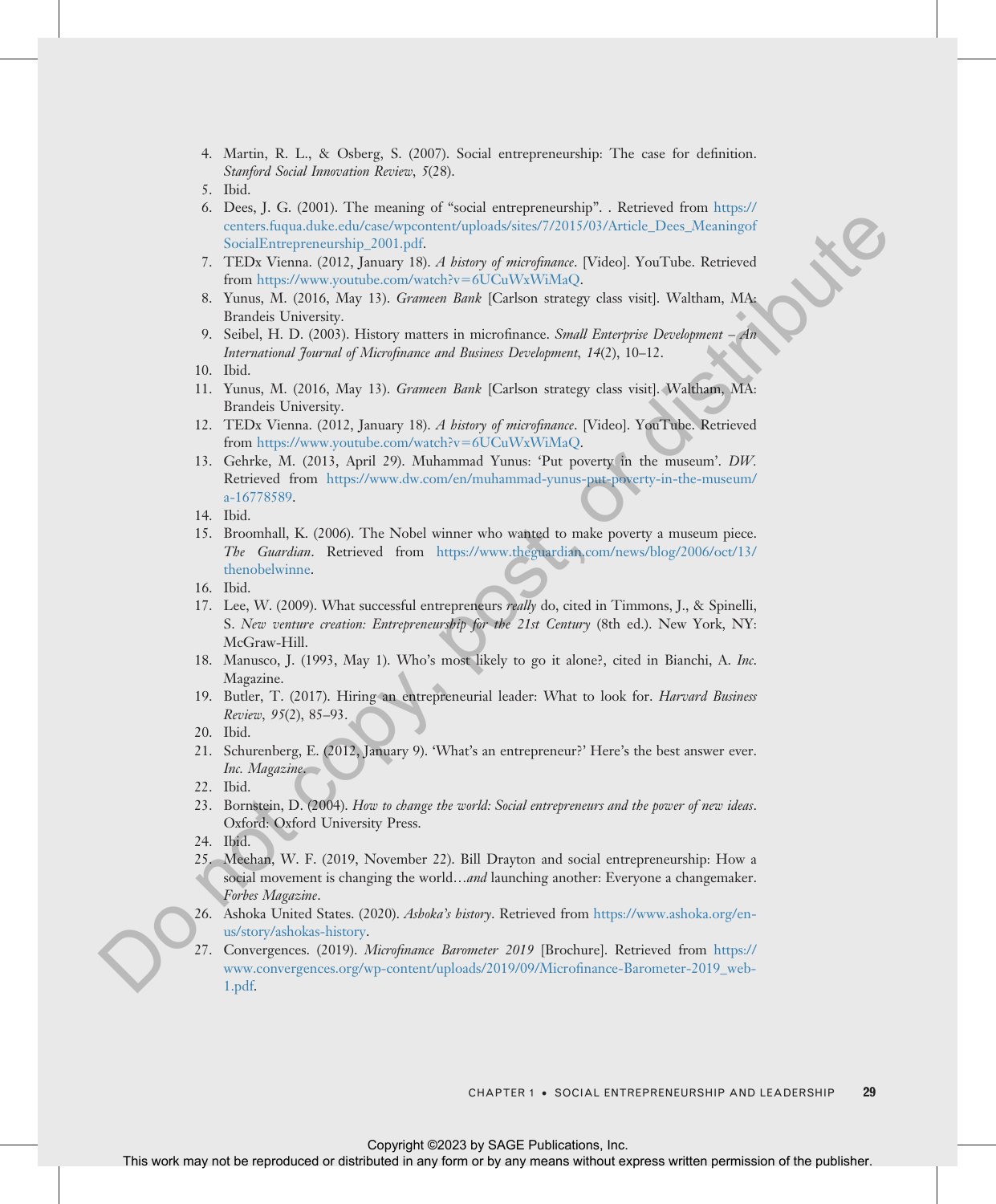- 28. Christopoulos, D., & Vogl, S. (2014). The motivation of social entrepreneurs: The roles, agendas and relations of Altruistic economic actors. The Journal of Social Entrepreneurship,  $6(1)$ , 1–30.
- 29. Giridharadas, A. (2019). Winners take all: The elite charade of changing the world (p. 8). New York, NY: Alfred A. Knopf.
- 30. Predo, A. M., & McLean, M. (2006). Social entrepreneurship: A critical review of the concept. Journal of World Business, 41(1), 56-65.
- 31. Ibid.
- 32. Jacobs, S. (2018, May 17). Trader Joe's former president launched an even cheaper grocery store and has a huge vision for changing how Americans buy food. Business Insider.
- 33. Von Hoffman, C. (2017, October 30). Giving minorities a playbook for career success. Harvard Business School. Retrieved from https://www.alumni.hbs.edu/stories/Pages/story-bulletin.aspx? num=6425.
- 34. Drake, D., Bhattacharya, N., Godbole, P., & Amrita Saigal, A. (2016). Ekal Viyalaya: Education for rural India. HBS Case No. 617021. Harvard Business School Publishing.
- 35. Ibid.
- 36. Battilana, J., DeLong, T., & Weber, J. (2009). Echoing green. HBS Case No. 410-013. Harvard Business School Publishing.
- 37. Dorsey, C. (2009, April 23). Echoing green [class visit]. Boston, MA: Harvard Business School.
- 38. Echoing Green. (2020). Discovering tomorrow's leaders today. Retrieved from https:// echoinggreen.org/fellowship/.
- 39. Dana Philanthropy Blog. (2020). No ordinary business with Ākina foundation. Retrieved from https://www.danaphilanthropy.com/blog/2018/7/29/005-no-ordinary-business-with-kinafoundation.
- <span id="page-29-0"></span>40. Applegate, L. M., & Carlson, C. (2014). Entrepreneurship reading: Recognizing and shaping opportunities. In L. M. Applegate (Ed.), Core curriculum readings series. Boston, MA: Harvard Business School Publishing. The results of the representation of the representation of the results and the results of the results of the results of the results of the results of the results of the publisher. (10), the cost of the publisher or dis[tri](https://www.alumni.hbs.edu/stories/Pages/story-bulletin.aspx?num=6425)
	- 41. Bhide, A. (1996). The questions every entrepreneur must answer. Harvard Business Review, 74(6), 120.
	- 42. Collins, J. (2001). Good to great. Random House Business Books. See also: Collins, J. (2018). Question #5: Have you found your hedgehog – your personal hedgehog? [Video]. YouTube. Retrieved from https://www.youtube.com/watch?v=ERcF9HKmjh0.
	- 43. Craig, N., & Snook, S. (2014). From purpose to impact: Figure out your passion and put it to work. Harvard Business Review, 92(5), 105–111.
	- 44. Ibid.
	- 45. Sahlman, W. (2010). Endeavor creating a global movement for high impact entrepreneurship. HBS Case No. 810049. Harvard Business School Publishing.
	- 46. Ibid.
	- Rottenberg, L. (2010), cited in Sahlman, W. Endeavor creating a global movement for high impact entrepreneurship. HBS Case No. 810049. Harvard Business School Publishing.
	- 48. Ibid.
	- 49. Ibid.
	- 50. Endeavor. (2021). Impact: Endeavor makes its impact by providing and fostering financial, human, social, intellectual and cultural capital. Retrieved from [https://endeavor.](https://endeavor.org/impact/) org/impact/.